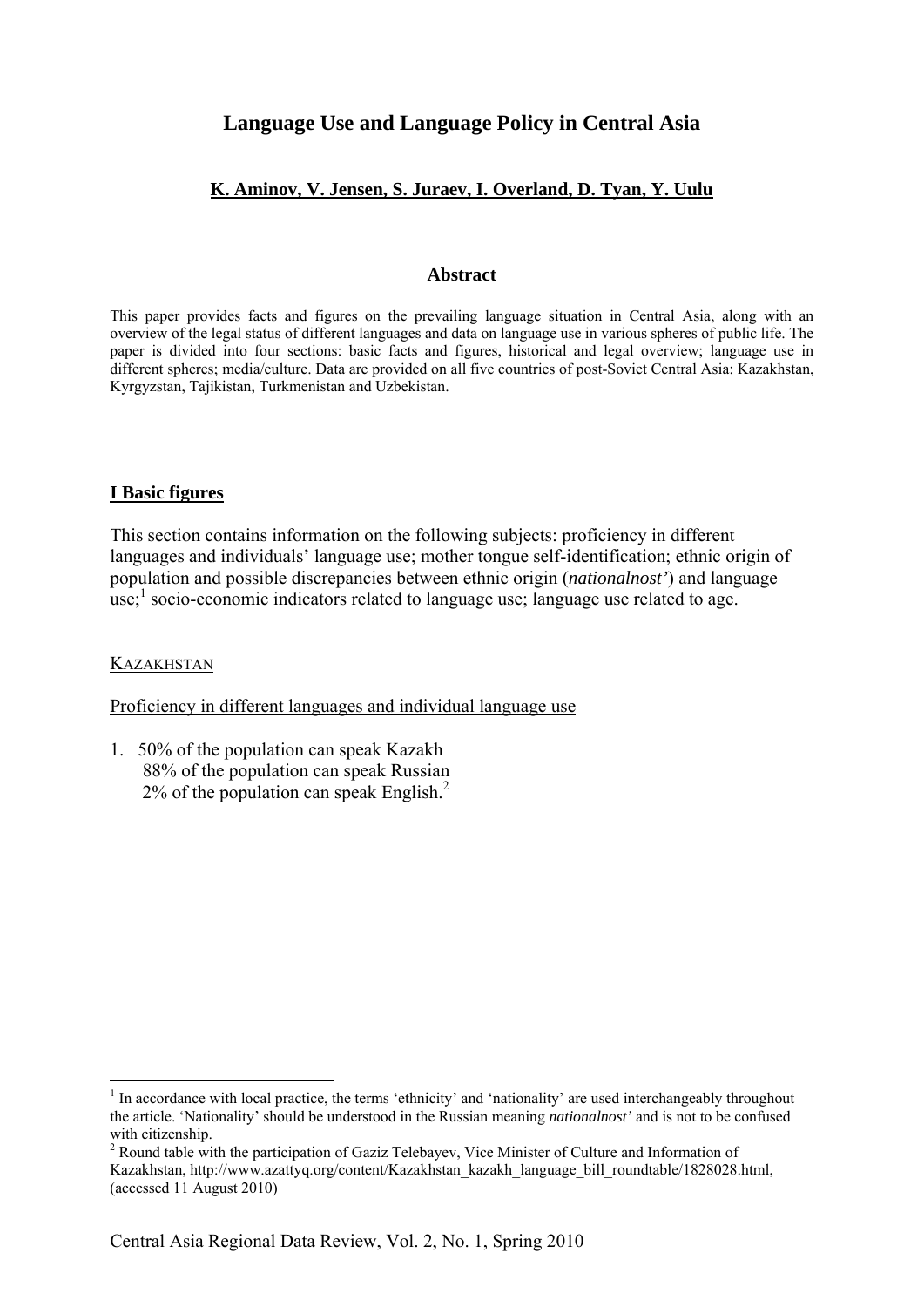# Language use and language policy in Central Asia

2. In a 2007 survey of public opinion carried out by the Association of Sociologists and Political Analysts of Kazakhstan in 17 cities of the country, respondents reported their language use as follows:<sup>3</sup>

| Table 1.1 Primary language used by % of population for various purposes |  |  |  |
|-------------------------------------------------------------------------|--|--|--|
|                                                                         |  |  |  |

|                                                  | Kazakh | Russian | <b>Other</b> |
|--------------------------------------------------|--------|---------|--------------|
| Watching TV, reading newspapers                  | 29     | 79      |              |
| In public places                                 |        | 79      |              |
| At work-places: companies, learning institutions | 33     |         |              |
| With friends                                     | 36     |         |              |
| Within the family                                | 44     | 60      |              |

3. According to an opinion poll carried out by *the* Department for the Development of Languages of the Ministry of Culture in 2004 in 14 regions, Astana and Almaty, the proportion of speakers speaking Kazakh fluently has evolved as follows in recent years:4

| able |  |
|------|--|
|------|--|

|                                                                                                                                    | 2000        | 2004                        |  |
|------------------------------------------------------------------------------------------------------------------------------------|-------------|-----------------------------|--|
| --<br>ozolzh<br>that speaks<br>non<br>-fluently<br>$\overline{\phantom{a}}$<br>$\sim$ $\sim$ $\sim$ $\sim$ $\sim$<br>. <i>AN</i> . | $4\%$<br>١r | $\sim$<br>'70<br>ے ۔<br>ر ب |  |

#### Mother tongue self-identification

Percentage of respondents who consider their native language to be Kazakh or Russian:

| טוי שוטאי       |          |         |  |
|-----------------|----------|---------|--|
|                 | 2000     | 2004    |  |
| Kazakh          | 51.9%    | 52.6%   |  |
| Russian         | 37.3%    | 38.7%   |  |
| Other languages | $10.8\%$ | $8.7\%$ |  |

In 2004, the overwhelming majority (96.3%) of those of Kazakh ethnicity (nationalnost') reported Kazakh to be their mother tongue. Among those surveyed, 71.3% of Kazakh nationality reported that they could speak, read and write freely in Kazakh. The lowest knowledge of Kazakh is observed among Russians. In total, 26.9% of respondents of other nationalities reported that they could speak and read Kazakh fluently.<sup>5</sup>

#### Language use and geography

The highest levels of knowledge of Kazakh are found in the southern and western regions of the country, where Kazakhs constitute the majority. The lowest levels are observed in the central and northern regions, where much of the Russian population is concentrated.

1

<sup>3</sup> Public Opinion Poll, 'Language situation in Kazakhstan,'

 $\text{6}$  -thtp://www.eurasianhome.org/xml/t/socials.xml?lang=ru&nic=socials&pid=26 > (accessed 8 October 2010) <sup>4</sup> Z. Shaukenova, Director of Institute of Comparative Social Research 'CESSI – Kazakhstan', 'Yazykovaya situaziya v Kazakhstane' (Language Situation in Kazakhstan') <http://www.cessi.ru/index.php?id=169> (accessed 8 October 2010)

 $\delta$  Ibid.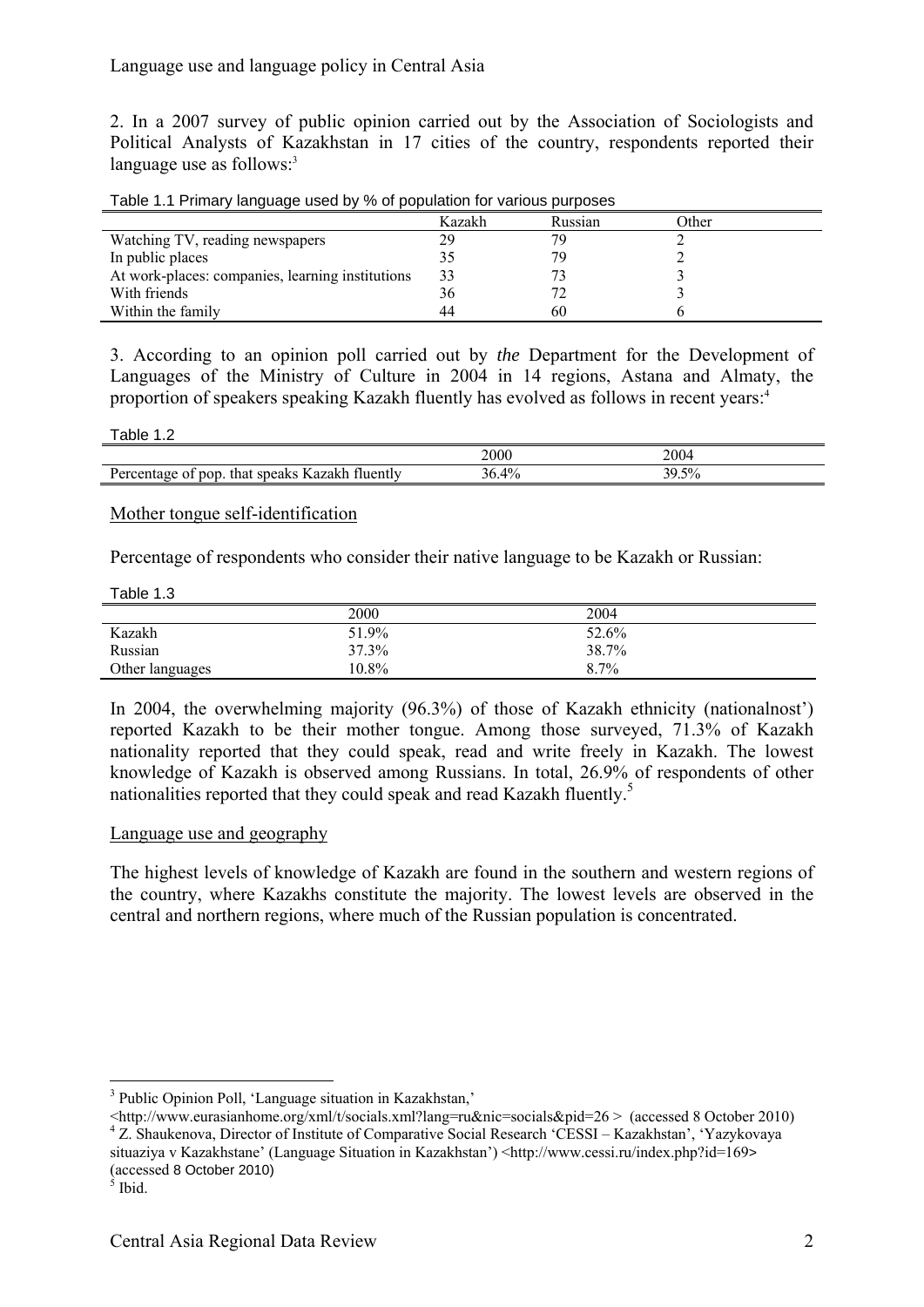## Socio-economic indicators related to language use

Knowledge of one foreign language (English) in Kazakhstan increases the cost of a specialist by 20%, two or more languages by 35%.

### Language use related to age

Senior citizens use more Kazakh for communication: those 65 years and older are least likely to use the Russian language. On the other hand, those in the age group 45 to 54 years demonstrate the lowest rates of use of Kazakh in all spheres. This group, whose youth and early professional careers coincided with the peak of the development of socialism in the  $USSR$ <sup>6</sup>, has the most consistent users of Russian. Among the young respondents of Russian ethnicity aged 16 to 25 years, 69.7% of recorded a significantly higher level of knowledge of Kazakh language compared to Russians of the middle and older generations in 2006.<sup>7</sup>

### KYRGYZSTAN

### Ethnic origin and primary language

According to official Kyrgyz statistics, for the predominant majority of population the ethnic identity and primary language overlap.

Table 1.48

1

| Ethnic groups | % of total population | % of language users |
|---------------|-----------------------|---------------------|
| Kyrgyz        | 70,9                  | 71.4                |
| Uzbek         | 14,3                  | 14.4                |
| Russian       | 7.8                   |                     |
| Dungan        |                       |                     |
| Other         | 5.8                   | 4.2                 |

|  | Table 1.5 % of population that uses each language as a second language |  |
|--|------------------------------------------------------------------------|--|
|  |                                                                        |  |

| ________ | .<br>- -<br>$\cdots$<br>- - - - - - - - -<br>-- |  |
|----------|-------------------------------------------------|--|
| Russian  | 34.50                                           |  |
| Kyrgyz   | 4.10                                            |  |
| Uzbek    | 1.50                                            |  |
| English  | 0.50                                            |  |
|          |                                                 |  |

<sup>6</sup> Interview with the Director of Centre of Social and Political Research 'Strategy', G.Ileuova, *Expert Kazakhstan*, 10 (158), 10 March 2010.

Interview with the Chairman of the Committee for Languages of the Ministry of Culture and Information of Kazakhstan, Doctor of Philology, Professor Erden Kazhybek, Kazinform News Agency,

<sup>&</sup>lt;http://www.inform.kz/rus/article/195335> (accessed 8 Octobber 2010) <sup>8</sup>

Kyrgyz National Statistics Committee, *National Population Census 2009*, < https://www.stat.kg> (accessed 01 June 2010).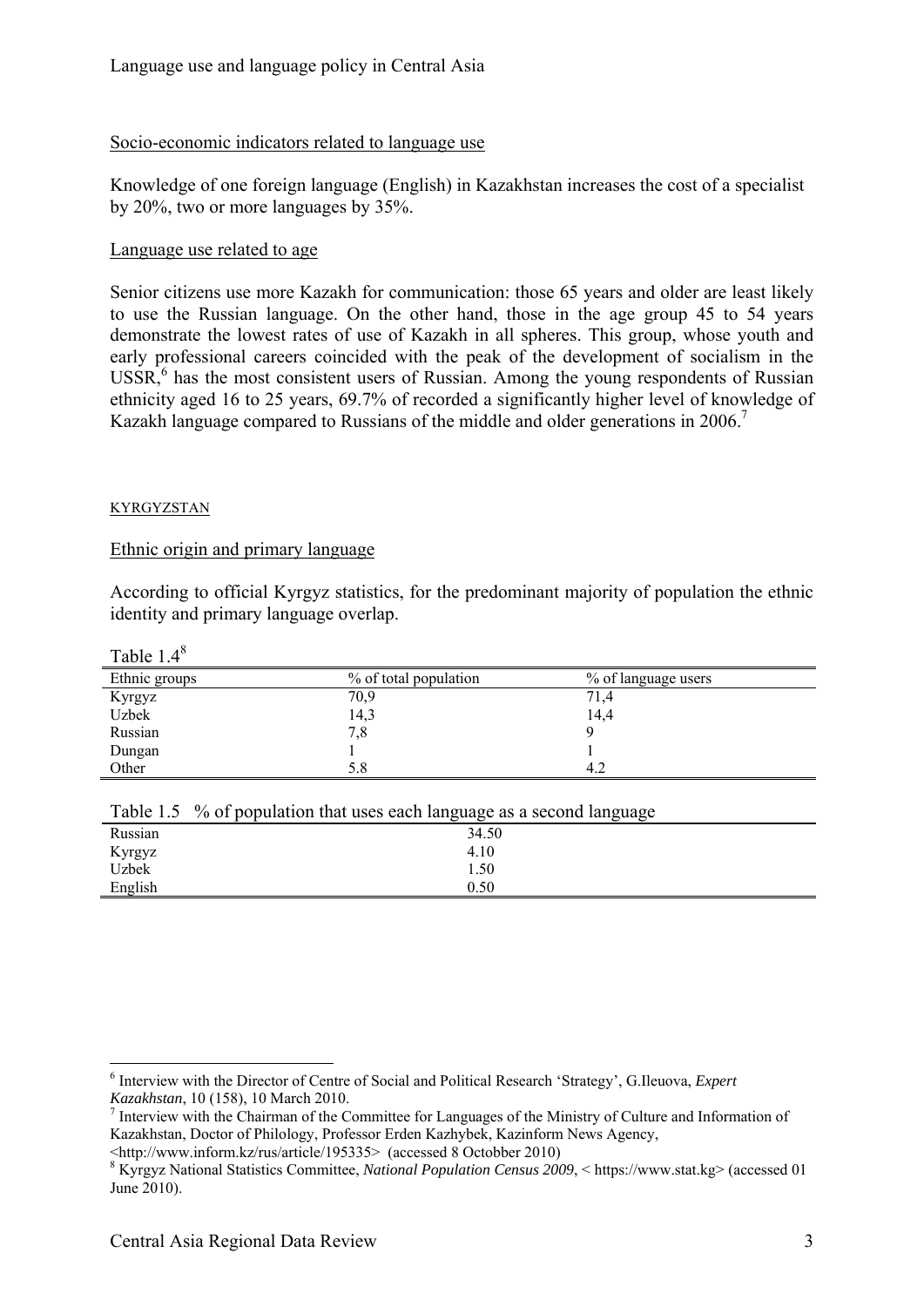Considering both mother tongue and second language, an estimated 4,057,100 speak Kyrgyz (75.6%), 2,336,900 speak Russian (43.5%) and 854,400 speak Uzbek (15.9%).

## Socio-economic and geographic indicators related to language use

Many parents deem it more important for their children have a good command of Russian than of the language they speak at home. Schools in Kyrgyzstan do not provide enough time or satisfactory methodology for children to learn to communicate in several languages.<sup>9</sup> Many people realize that a good command of Russian is crucial for access to information, higher education and interesting job opportunities; the development and improvement of Kyrgyz suffers accordingly.

## Language use related to age

In the capital Bishkek and in other major urban areas, people and especially the younger generation communicate in Russian; however in rural areas, people of almost all ages communicate mainly in Kyrgyz.

 There are no exact assessments of the use of language by people of different ages. However, observers tend to agree that the number of Russian speakers has been decreasing every year, mainly due to the outflow of the Russian-speaking part of population (Russians, other Slavic groups, Germans and so on), which also results in the deterioration of Russian language training.

### TAJIKISTAN

<u>.</u>

### Ethnic origin and language use

Tajiks and Uzbeks, who make up the majority population, communicate mostly in their native language. The estimated rate of native language use among these groups is as high as 95– 98%. In addition to Tajik and Uzbek, Kyrgyz and Farsi are important languages. Some 3,340,000 are reported to speak Tajik, 873,000 people speak Uzbek, 64,000 speak Kyrgyz and 50,000 speak Farsi. Today, the ethnic composition of Tajikistan is dominated by Tajiks, who comprise approximately 75% of population, followed by Uzbeks, with approximately 20%. Russians, Kyrgyz and others form the remaining 5% of the population (as of end of 2006).<sup>10</sup>

### Second language knowledge

A large share of Tajiks and Uzbeks, primarily urban residents (about 30% of the population) use two or three languages: Tajiks may use Russian in their work and in business communication, and Uzbeks may speak Russian and/or Tajik in their professional and official activities. In terms of population in general, approximately 25% speak fluent Russian, 60% speak intermediate-level Russian, and 15% have a weak or no command of Russian. Most of the population is bilingual (Tajik/Uzbek and Russian), and in urban areas

<sup>&</sup>lt;sup>9</sup> Beatrice Schulter, 'Language and Identity: The Situation in Kyrgyzstan and the Role of Pedagogy', 2003;

<sup>&</sup>lt;http://www.cimera.org/files/other/en/11\_Bea\_en.pdf> (accessed 08 October 2010) 10 In line with changes in population structure, total population figures have also changed significantly. In 1989, the population of the Tajik SSR comprised 5 million while in 2007 it stood at 7 million, due to annual population growth of more than 2%.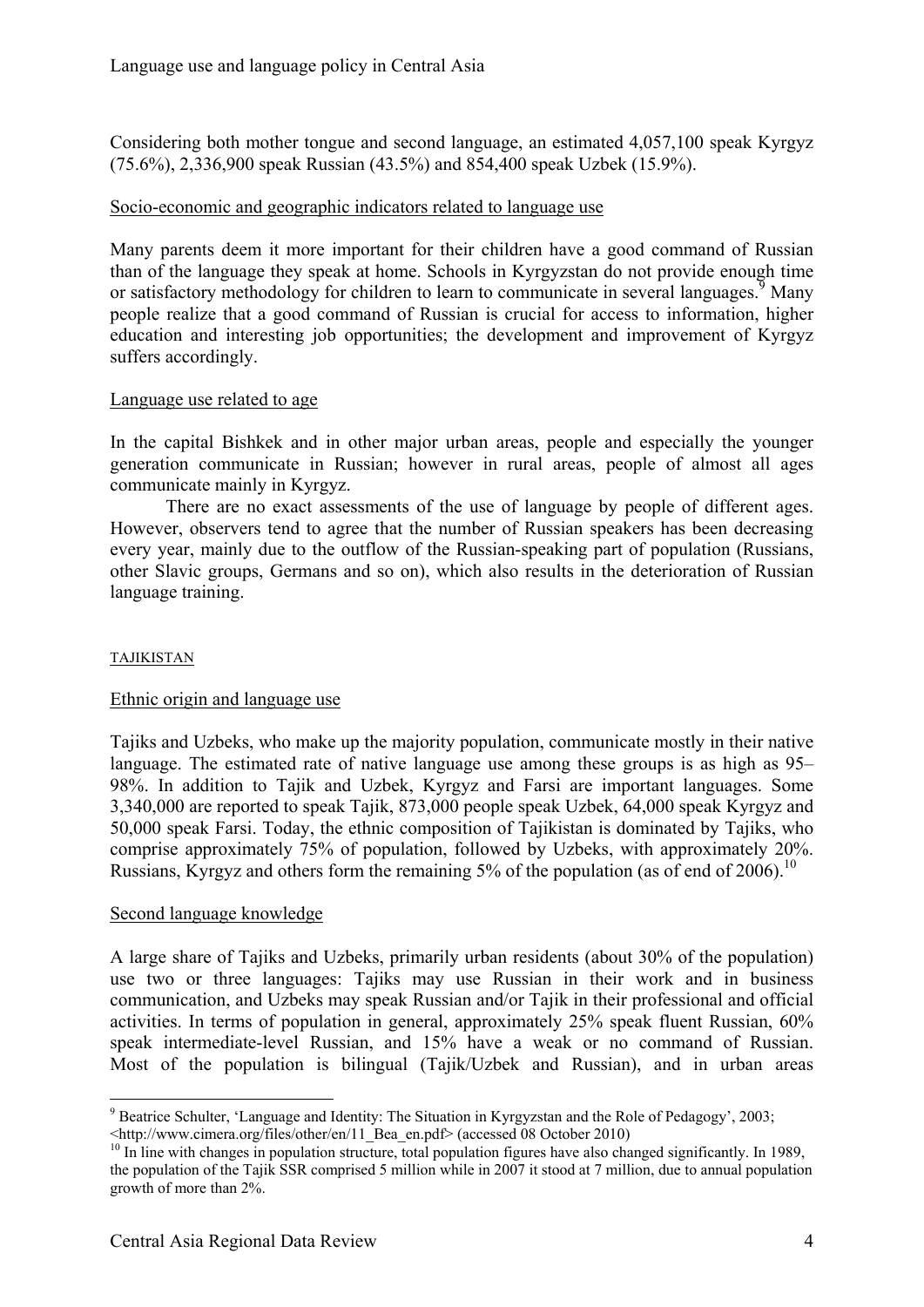increasingly trilingual. The school curriculum has compulsory Russian classes starting from elementary school.

The proportion of the population who speak foreign languages (English, French, German, Turkish etc.) is relatively small, some 1.5–2%.

## Socio-economic indicators related to language use

In urban areas, where roughly 30% of the population lives, people generally have a good command of Russian. Many private companies and public institutions have retained Russian as the primary language of communication.

 Russian is spoken mainly in urban areas, whereas people in rural areas communicate mainly in Tajik/Uzbek. Population earnings differ significantly between rural and urban residents, with the later earning almost twice as much. Similarly, within urban areas, betterpaid jobs in private sector are open only to those who speak fluent or good Russian. Top-tier jobs with the highest salaries go to those with knowledge of foreign languages such as English, German or Turkish.

## Language use and geography

The majority of ethnic Uzbeks in Tajikistan (roughly 90%) are proficient in Tajik. Similarly, Tajiks living in areas with a majority Uzbek population speak Uzbek as a second language. For instance, in Dushanbe and regional/district centres, where Tajik is predominant, Uzbeks generally know Tajik. In areas close to the Uzbek border, where mostly Uzbeks live, Tajiks speak fluent or near-fluent Uzbek.

### TURKMENISTAN

# Primary language use and mother tongue self-identification

Turkmen is used as the primary language by 72% of the population, Russian by 12%, Uzbek  $9\%$ , and others  $7\%$ .<sup>11</sup> In the early years of independence in the 1990's, everyday use of Turkmen and Russian was similar, with little difference between urban and rural areas. However, following the implementation of new language policies, the situation has gradually evolved in favour of Turkmen, although rural Turkmenistan still speaks Turkmen

Discrepancies can be observed between the population as per ethnic origin and actual language use. Ethnic group composition: Turkmen 85%, Uzbek 5%, Russian 4%, other 6%. Primary spoken languages: Turkmen (official) 72%, Russian 12%, Uzbek 9%, and other  $7\%$ <sup>12</sup>

The issue of mother tongue among the population has not been researched, but people usually identify themselves in national and ethnic terms. Out of 85% of ethnic Turkmen, 99% report Turkmen as their 'mother tongue'.<sup>13</sup>

<sup>1</sup>  $11$  CIA Factbook, Turkmenistan (2003), Section: People (language),

<sup>&</sup>lt;https://www.cia.gov/library/publications/the-world-factbook/geos/tx.html> (accessed 10 March 2010) 12 CIA Factbook, Turkmenistan, (2003) <https://www.cia.gov/library/publications/the-world-

factbook/geos/tx.html> (accessed 10 March 2010).

<sup>&</sup>lt;sup>13</sup> Ataturk.com, 'Turkmen (Turkmenistan)', <http://www.ataturk.com/content/view/59/89/> (accessed 01 June 2010).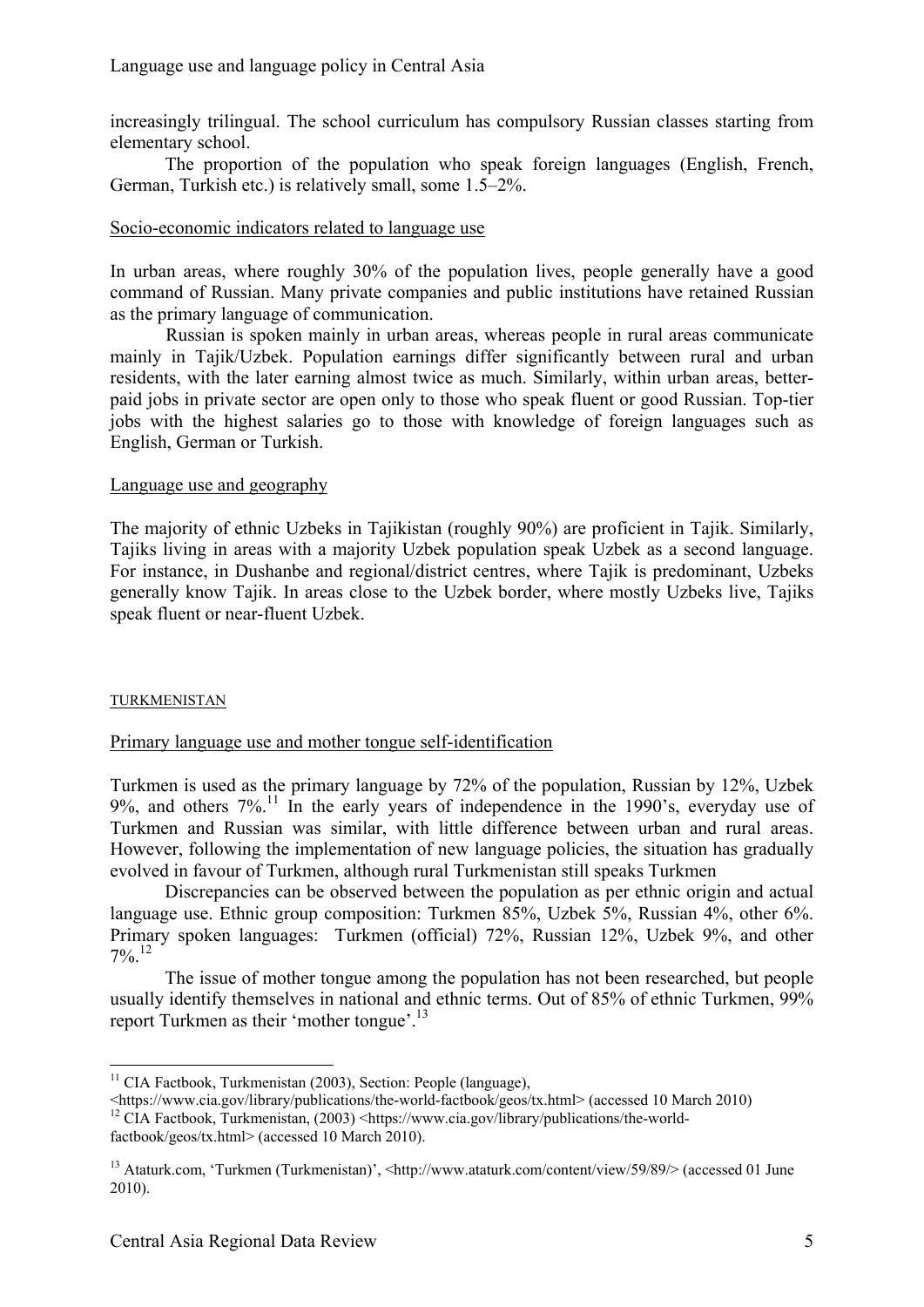## Second language use and knowledge

Many ethnic Turkmen still speak both Turkmen and Russian, but today even most urban residents tend to use Turkmen in daily life. Other nationalities use Russian as their language of everyday communication, and national and ethnic minorities usually speak two or three languages: their native tongue, Russian and the young increasingly speak Turkmen.

### Language use and geography

Before 1990, Turkmen and Russian functioned almost on par in Turkmenistan, with Turkmen spoken mainly in rural areas and Russian in the cities.<sup>14</sup> The situation has gradually changed from 1991 onwards, with Turkmen gaining ground in urban areas. In cities and settlements with large minority populations (Kazakhs, Uzbeks, Armenians, Azeris etc.), the younger population usually speaks several languages, including their native tongue, Russian as a second language and Turkmen.

## Language use and socio-economic indicators

Russian is spoken mainly in big cities while rural areas communicate largely in Turkmen. Urban residents earn more, with the best jobs opportunities to be found in the private sector or in foreign companies active in the oil, gas and construction sectors. These jobs are open to those who are fluent in English, Turkish, French and/or Malaysian.

Even though English and Turkish are taught at schools and give better job opportunities, only a small proportion of people actually communicate in these languages.

### Language use related to age

Urban youth approximately up to age 30 communicate mainly in Turkmen, using Russian occasionally. Rural youth speak only Turkmen and most rural schoolchildren no longer know Russian. Turkmen is, however, hard to acquire in schools because of limited study-hours and poorly designed language programmes and textbooks.

### UZBEKISTAN

1

In most cases, Uzbek and Russian predominate in Uzbekistan. In each region of the country the proportions vary, depending on the ethnic structure of the population.

<sup>&</sup>lt;sup>14</sup> Sultan-Han Akkulyuly, 'Twenty years ago laws on languages were adopted in Central Asia', 2009;  $\text{Khttp://rus.azattyq.org/content/state}$  languages central asia round table/1873073.html> (accessed 21 March 2010).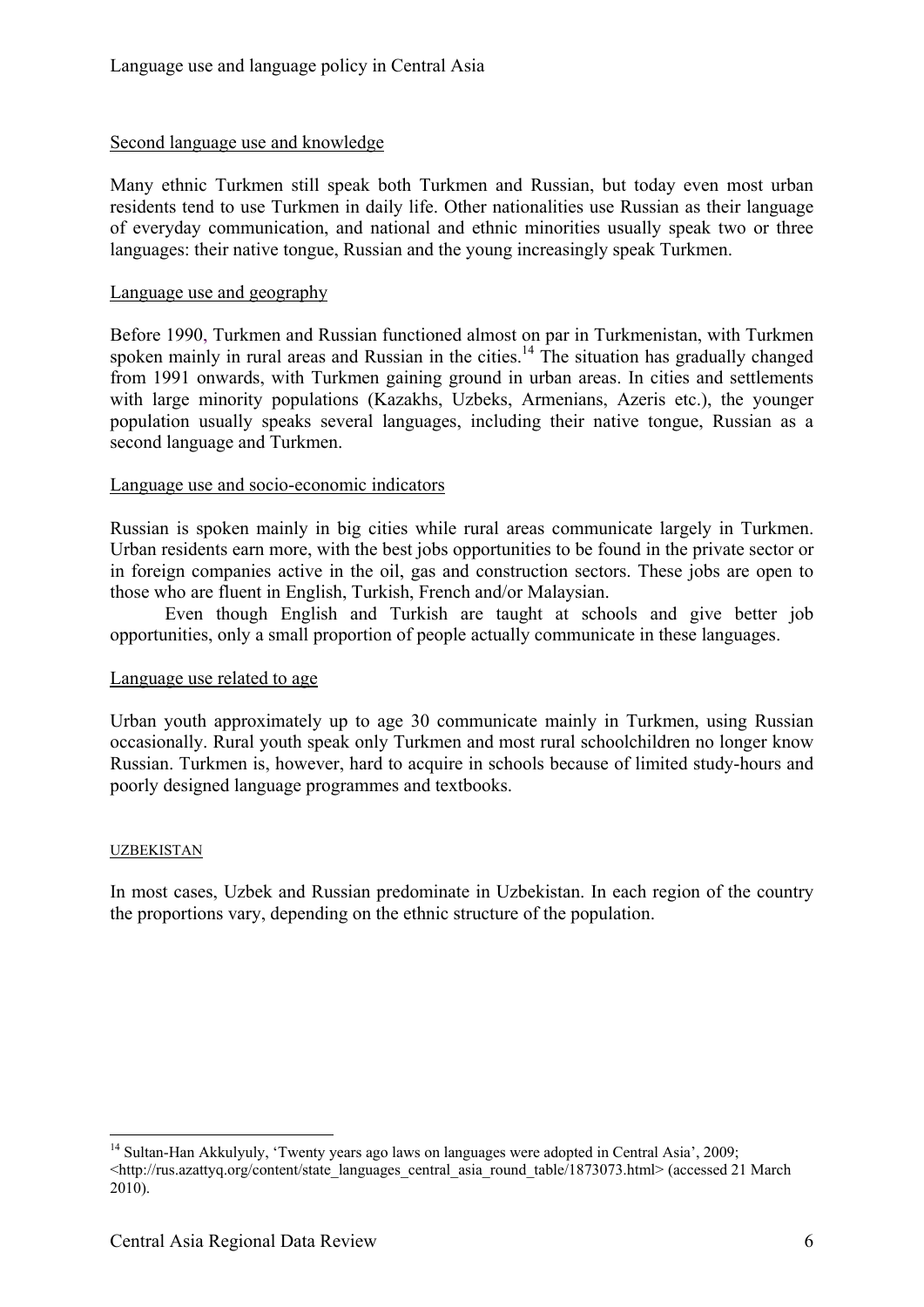# Primary language

The majority of the population of Uzbekistan are Uzbeks (84%). More than 10% are representatives of other Central Asian ethnicities – 4.5% Tajik, 25% Kazakh, 2% Karakalpak, 1% Kyrgyz; also Turkmen and other ethnicities. Russians and other Slavic ethnicities remain an important minority (about 2–4%). There are also Tatars, Koreans and others. The official language is Uzbek, and 90% of the population speak Uzbek. In major cities, Russian is widespread – more than  $5\%$  of the population use Russian as their primary language.<sup>15</sup> Russian is considered to be the native language of the majority of the non-Uzbek population.

### Second-language knowledge

According to the Russian Information Agency (RIA), in 2003, 57% of Uzbekistan's population spoke at least some Russian. According to other sources, as much as 70% of the population speaks at least some Russian.<sup>16</sup> A recent survey of students, teachers, professors and bureaucrats found that only 1% of respondents use English in their professional activities and read publications in English. $17$ 

#### Language use and geography

Some sources indicate that the Persian-speaking Tajik population of Uzbekistan may be as large as  $25\%$  to  $30\%$  of the total population,<sup>18</sup> but these estimates are based on unverifiable reports. Tajik is the dominant language spoken in the cities of Bukhara and Samarkand.

#### Language use and age

1

During the years following independence, the study-hours devoted to Russian were cut in those Uzbek schools which did not have Russian as the main medium of instruction. In addition, the number of qualified teachers of Russian and the Russian ethnic minority (especially in rural areas) has decreased, and there is a shortage of textbooks. The level of Russian among the younger generation is usually significantly lower than for the older generation. On the other hand, English is becoming popular, especially among the young. However, it is far from replacing the position of Russian.

 Even though 82% of pupils attend schools with Uzbek as the main medium of instruction, the social significance of Russian remains high, as shown by a socio-linguistic survey of youth carried out in Tashkent and Samarkand in 2003.<sup>19</sup> Responses as to language use in professional and family settings are summarized in the two tables below.

<sup>16</sup> 'Zhizn i priklyucheniya russkogo yazika vdali ot rodiny', Novoe Russkoe Slovo,  $\text{~http://www.nrs.nu/articles/4987.html> (accessed 22 March 2010).}$ 

<sup>&</sup>lt;sup>15</sup> 'Ethnic Atlas of Uzbekistan', Open Society Institute, 2002, p. 452.

 $^{17}$  Ruben Nazaryan, 'Yazikovaya situatsia v Uzbekistane: Realnost i perspectivy',

<sup>&</sup>lt;http://mapryal.russkoeslovo.org/content/> (accessed 26 March 2010).<br><sup>18</sup> Richard Foltz, 'The Tajiks of Uzbekistan', *Central Asian Survey*, 15(2), 213–216 (1996).<br><sup>19</sup> Survey carried out by the Tashkent Department of teac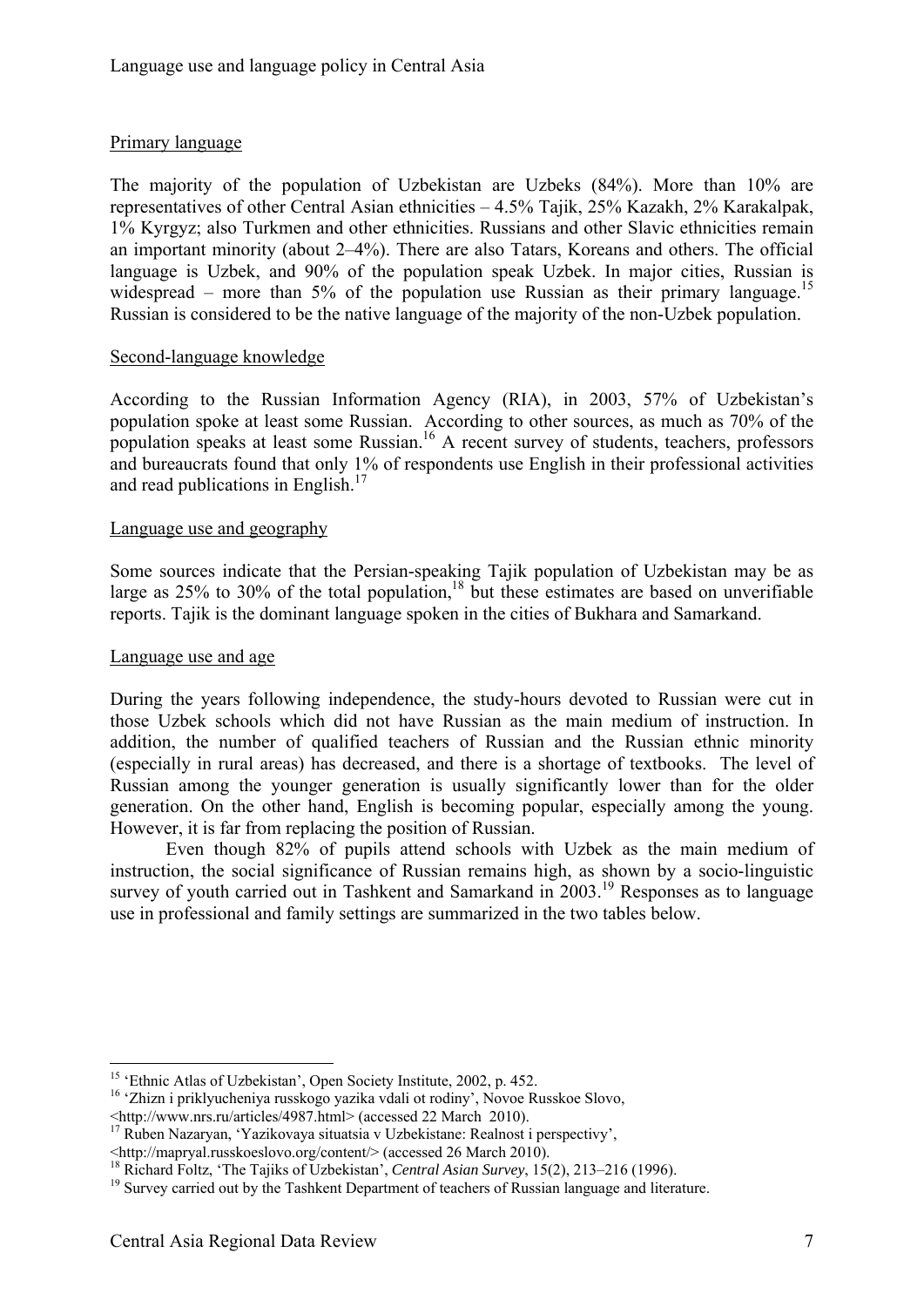|                                              | Professional activities | Informal setting |
|----------------------------------------------|-------------------------|------------------|
| Only Uzbek                                   | $7.4\%$                 | 44.3%            |
| Uzbek and Russian                            | 41%                     | 20.7%            |
| Only Russian                                 | $40.2\%$                | 29%              |
|                                              |                         |                  |
| Table 1.7 Samarkand (Tajik is widely spoken) |                         |                  |
|                                              |                         |                  |
|                                              | Professional activities | Informal setting |
| Only Uzbek                                   | 11%                     | 19%              |
| Uzbek and Russian                            | 38%                     |                  |
| Only Russian                                 | 39%                     | 20%              |
| Tajik and Russian                            |                         | 21%              |

#### Table 1.6 Tashkent

Language use and socio-economic indicators

70% of the low-income population resides in rural areas where knowledge of Russian or any other foreign language is significantly lower compared to the larger towns and cities.<sup>20</sup> By contrast, in urban areas where knowledge of Russian is much more widespread (Tashkent, Samarkand, Navoi), income levels are also much higher. The difference in GRP (Gross Regional Product) between the most developed region (Tashkent) and the least developed region (Karakalpakstan) stood at about 4.2 as of  $2003$ <sup>21</sup>

# **II. Historical, legal and political overview**

This section gives an overview of historical, legal and political developments pertaining to language policy in the Central Asian countries. The following topics are addressed: laws and regulations pertaining to official language(s); use of a particular script (Roman, Cyrillic, Arabic) and official institutions codifying language use.

The Central Asian countries differentiate between state language, official language and languages of inter-ethnic communication. As of 2010, the situation was as follows:

Table 2.1

|              | State language | Official and inter-ethnic communication          |
|--------------|----------------|--------------------------------------------------|
| Kazakhstan   | Kazakh         | Russian (official)                               |
| Kyrgyzstan   | Kyrgyz         | Russian (official)                               |
| Tajikistan   | Tajik          | Russian (inter-ethnic communication)             |
| Turkmenistan | Turkmen        | Russian and English (inter-ethnic communication) |
| Uzbekistan   | Uzbek          | Russian (inter-ethnic communication)             |

*Parliamentary assembly of the Turkic states* 

The parliamentary assembly of Turkic states was established in 2008 by Turkey, Azerbaijan, Kazakhstan and Kyrgyzstan. The 9th Summit of Turkic-Speaking Countries' Heads of State

<sup>&</sup>lt;u>.</u> 20 World Bank, *Uzbekistan Living Standards Assessment: Policies to Improve Living Standards,* in two volumes, May 2003, p. 5.

<sup>&</sup>lt;sup>21</sup> Bakhodir Ganiev, 'Neobhodimost i uslovia detsentralizatsii dlya effectivnogo ispolzovaniya potentsiala regionov', Proceedings of the third conference of young specialists educated abroad, Vol. 10, p. 100. Tashkent, 2005.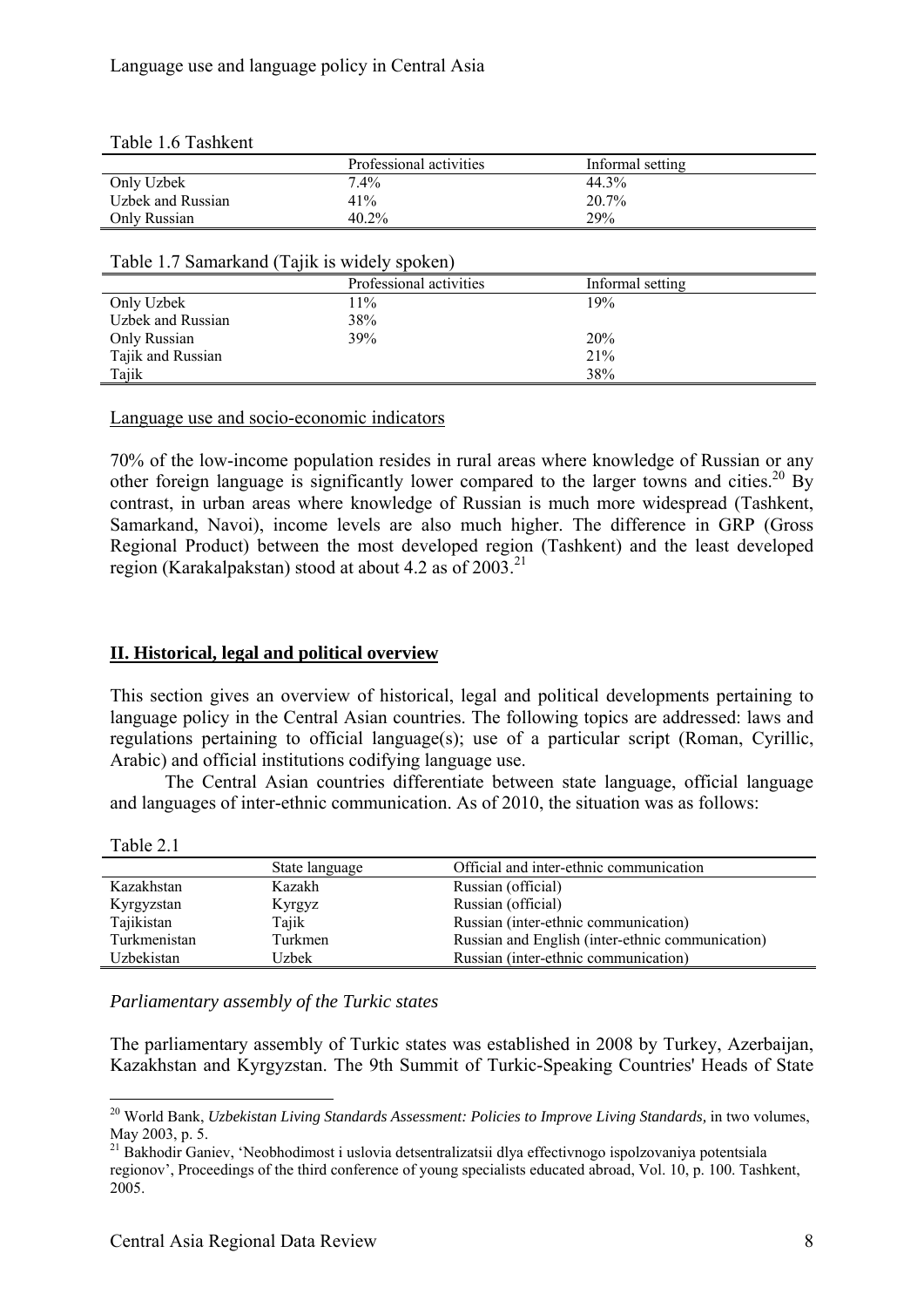was held In Nakhchivan, Azerbaijan, in October 2009. The summit was attended by the presidents of Azerbaijan, Kazakhstan, Kyrgyzstan and Turkey, as well as the vice prime minister of Turkmenistan's Cabinet of Ministers.

### KAZAKHSTAN

### Official language and general language policy

According to the Law on Languages in the Republic of Kazakhstan (11 July 1997), the state language of the Republic of Kazakhstan is Kazakh. The state language is the language of public administration, legislation, court proceedings and case management, in all spheres of societal relations throughout the state. In state institutions and local administration bodies, the Russian language is officially used alongside Kazakh. In non-governmental organizations the state language is used and, if necessary, other languages as well.

 Kazakhstan has adopted a 'linguistic policy concept' and a 'national programme for the functioning and development of languages for 2001–2010', according to which, by 2010, all central and local executive bodies should have provide translation of all documentation into the state language. The situation of the Kazakh language is a complex and vexed issue, with a strong political character. Points regarding the development of the Kazakh language are included in the programmes of almost all political parties and movements in Kazakhstan.

### **Script**

In the period from 1929 to 1940, Kazakh was written in the Latin (or Roman) script. The Cyrillic script was subsequently adopted in 1940. The problem of returning to the Latin alphabet has been widely debated since independence. In 2007 the president of Kazakhstan announced the need to discuss the issue, and the government has started some preparatory activities for transition to the Latin script. However, no official decision has yet been taken. According to the Ministry of Education and Science, the transition process will be long (10– 15 years) and consist of several stages. The websites of some executive bodies (among them the government site) and information agencies already have versions in Latin script.

### Institutions codifying language use

The National Coordinative–Methodical Centre for the Development of Languages named after Shaysultan Shayahmetovich was formed by government decision in 1999. The main tasks of the Centre are teaching the state language as well as the creation of scientific and methodological tools for language learning.

### **KYRGYZSTAN**

# Official language and general language policy

In light of the prevailing rhetoric of independence and nation-building, Kyrgyz was given the legal status of 'state language of the Kyrgyz Soviet Socialist Republic' in 1989.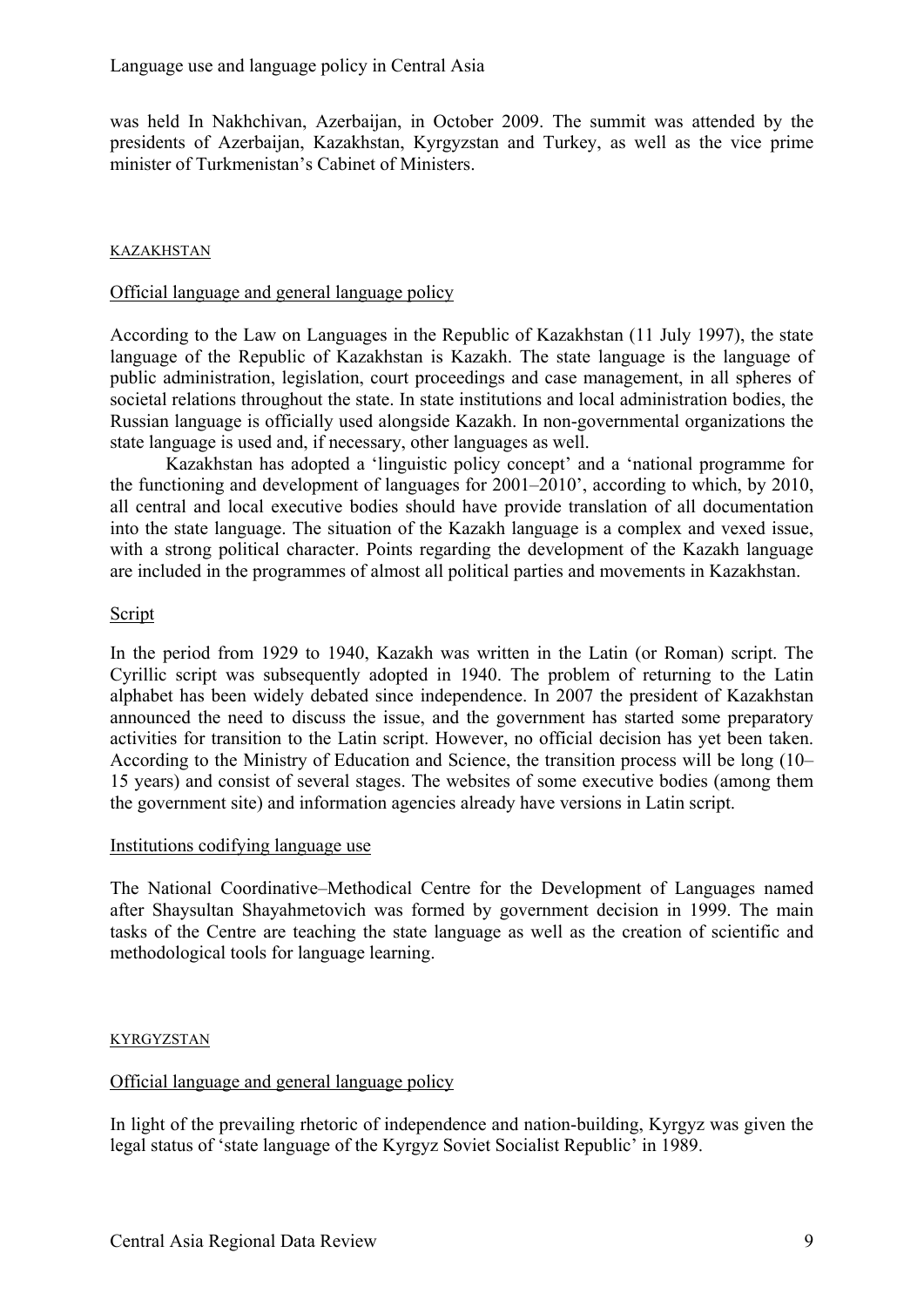# *Kyrgyz vs. Russian language*

In 1995 President Askar Akaev proposed to give Russian the status of 'official language', but met opposition from the parliament. In 2000 Akaev raised the issue again, and the parliament finally gave its approval. This effort was driven by three factors. First, there was a drastic outflow of the Russian population from Kyrgyzstan. Second, it was deemed necessary to maintain good relations with Moscow. Third, this was a way of securing political support from the country's significant non-ethnic Kyrgyz population (Russians, Uzbeks etc.). Accordingly, after the 2003 amendments to the Constitution, Kyrgyz maintained its status as 'state language' and Russian acquired the status of 'official' language.

# *Uzbek language*

The Uzbek population of Kyrgyzstan grew from 563,000 ((12.9% of population) in 1990 to 768,400 (14. 3%) in 2009. In 2006 several Uzbek 'heavyweights' (businessmen, members of the parliament) demanded the legal recognition of Uzbek as an official language. However, this has never turned into a serious debate, as the Kyrgyz government took aggressive efforts to co-opt and pressure the key leaders of the Uzbek minority in Kyrgyzstan.

# Script

The issue of script is not at the top of agenda. Before 1928 the Kyrgyz language used the Arabic script; between 1928 and 1940 the Latin alphabet was in use, and Cyrillic was adopted in 1940. Immediately after independence there were calls to return to the Latin script, but this has never become a serious issue. Some sporadic discussions still occur, but at present there are no significant movements to lobby in favour of changing the script. The use of the Latin (or Arabic) script for Kyrgyz is nowhere to be noticed.

# Official institutions codifying language use

In 1998 a National Commission on State Language under the president of the Kyrgyz Republic was established. This Commission was similar to a 'state agency' with the mission of 'development of the state language'. The Commission acquired greatest notoriety as the 'examiner' of candidates for the position of the president during 2000, 2005 and 2009 presidential elections. The head of the Commission would often speak about various ways to develop the Kyrgyz language, but overall the Commission has not had a significant impact on language policies and politics.

### TAJIKISTAN

# Official language and general language policy

The Language Law defines Tajik language as a state language and Russian as a language of inter-ethnic communication. The government has taken measures to safeguard the languages of the Gorno-Badakhshan region and allowed the Uzbeks and the Kyrgyz of Tajikistan to develop their own cultural institutions. It was decided that after 1995 all official affairs should be conducted in Tajik, but the use of Russian remains widespread. Domestic legislation,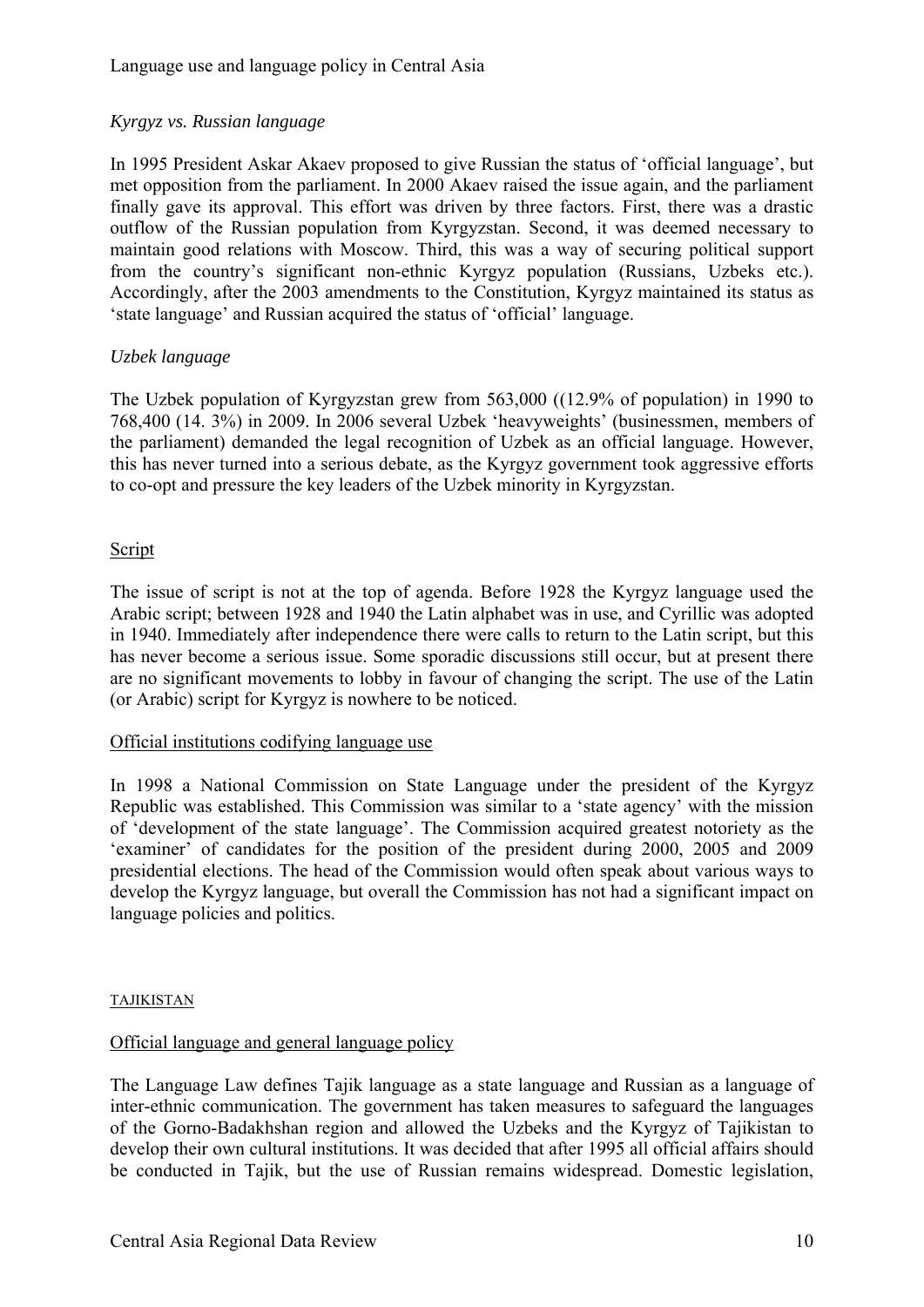particularly the Constitution of Tajikistan, provides a favourable regulatory framework and extensive flexibility in terms of use of language and modes of communication, with particular focus on protecting the rights of minorities.

# Script

The Tajik language is written in a modified form of Cyrillic developed in 1940. After independence, the script was slightly changed, as four letters  $\rm H$  (pronounced 'tse'),  $\rm H$ (pronounced as a strong 'I'), Щ (pronounced 'tsha') and soft letter identifying (') – were removed. Based on this revision, language phonetics has also changed significantly. Interestingly, members of the older generation still pronounce the now-omitted letters, whereas the younger generation has a marked tendency to leave them out. In recent years there has been an increasing debate on changing to the Arabic script, or possibly even Latin to better integrate the country into the English-speaking world.

# Official institutions codifying language use

The Abuabdulo Rudaki Institute of the Tajik Language and Literature, part of the Academy of Sciences of Tajikistan, is in charge of Tajik language regulations and planning.

## TURKMENISTAN

# Official language and general language policy

The Constitution of Turkmenistan defines Turkmen as the state language. Russian and English have the status of languages of inter-ethnic communication.

 With the collapse of the Soviet Union, the new Turkmen leadership took a series of measures to remove the heritage of the Soviet past and return to Turkmen culture. The first step was the adoption of a law of the Turkmen SSR 'On Language' (still in effect) that introduced Turkmen as state language. Then the Constitution of 1992 proclaimed Turkmen the official state language, leaving Russian with the status of language of inter-ethnic communication. In 1993 English was moved ahead of Russian as the 'second state language', although in practical terms Russian remained a key language in government and other spheres for a long time. $^{22}$ 

### Script

From 1928 to 1940, early Soviet Turkmen literature was written in the Latin alphabet; since 1940, standard Turkmen was written in the Cyrillic script. In 1993, President Niyazov issued a decree of transition from Cyrillic-based alphabet to a Latin-based script, and from then on the Latin script has been taught in the schools and universities. Furthermore, in May 1992 a resolution was adopted on changing geographic names and administrative terms from Russian to Turkmen.<sup>23</sup> The Latin script is now used in all state institutions, entities, companies, etc. It is also used in marketplaces and shops, and on buildings and street signs. The older

<sup>&</sup>lt;sup>22</sup> The Written Language'. From < http://countrystudies.us/turkmenistan/13.htm> (accessed 5 March 2010).

<sup>&</sup>lt;sup>23</sup> 'The Written Language'. From < http://countrystudies.us/turkmenistan/13.htm> (accessed 5 March 2010).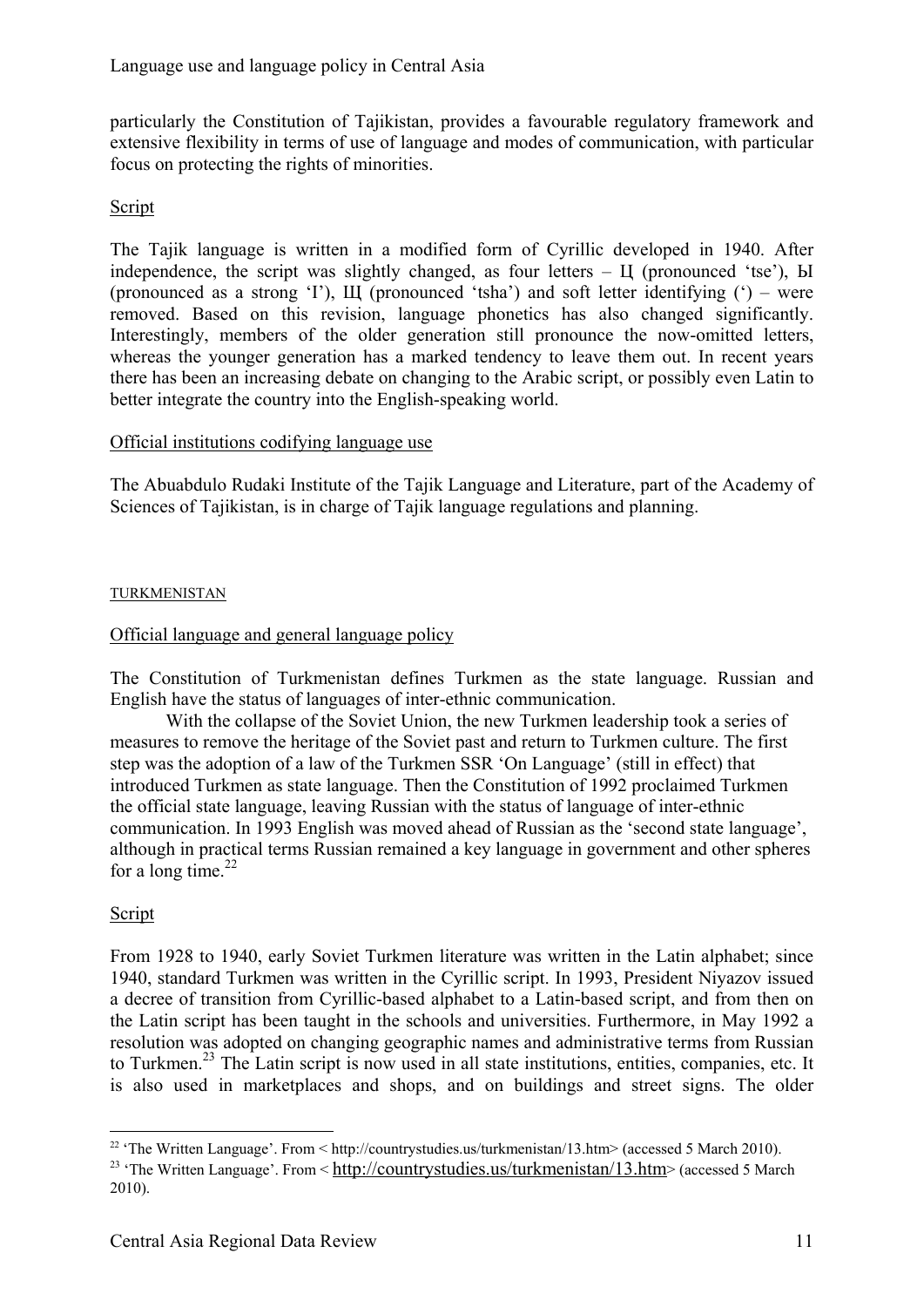population suffer the most, because they are unfamiliar with the Latin script, where almost all those aged 40–50 and younger are well acquainted with it.

#### UZBEKISTAN

### Official language policy

The 'Law on State Language of the Republic of Uzbekistan' was adopted on 21 October 1989, edited in 1995 and amended in 2004. In the 1989 version, Article 1 read as follows:

The state language of the Republic of Uzbekistan is Uzbek. The Republic of Uzbekistan will ensure utmost development and functioning of the Uzbek language in the political, social, economic and cultural life of the Republic. The development and free use of the Russian language as the language of inter-ethnic communication of the people of the former Soviet Union in the territory of Uzbekistan will be ensured.

The new edition of the law from 1995 significantly shortens Article 1 to: 'The State language of the Republic of Uzbekistan is Uzbek'. In the wording of the new edition of 1995, Article 4 of the law was abrogated. This article had read: 'Laws, decrees and other documents of the state power and administration in the Republic of Uzbekistan are to be prepared, adopted and announced in the state language of the Republic. Translations of these documents into Russian, Karakalpak, Tajik, Kazakh, Kyrgyz, Turkmen, and other languages are to be published in official media.'

Article 8 of the 1995 version states: 'Legislative acts of the Republic of Uzbekistan and other documents of the state power and administration are to be adopted and published in the state language. Translations of these documents are to be published in other languages.'

### Script

On 2 September 1993, the law 'On introducing an Uzbek alphabet based on Latin script' was adopted. Currently, there are two parallel alphabets in the country. The Latin alphabet is predominant on street signs, road signs, in metro stations and the like. In many other cases, Latin not only has to coexist with Cyrillic but is losing ground to the latter in terms of its application area. Both scripts are used in the Uzbek Internet zone as well, with most web portals in Cyrillic. Latin characters are frequently used for writing the names of rubrics and titles of articles, with the core text in Cyrillic.

 State institutions and structures also print titles as well as some publications in the Latin alphabet, even if the texts themselves are in Cyrillic. Some web portals present their content not solely in Russian or English but in both scripts (e.g. the website of the Central Bank of Uzbekistan).

### Official institutions codifying language use

In 1993 a special commission on the introduction of the Latin alphabet was created, chaired by the Deputy Chairman of the Council of Ministers. However, the progress of this body has been very sluggish.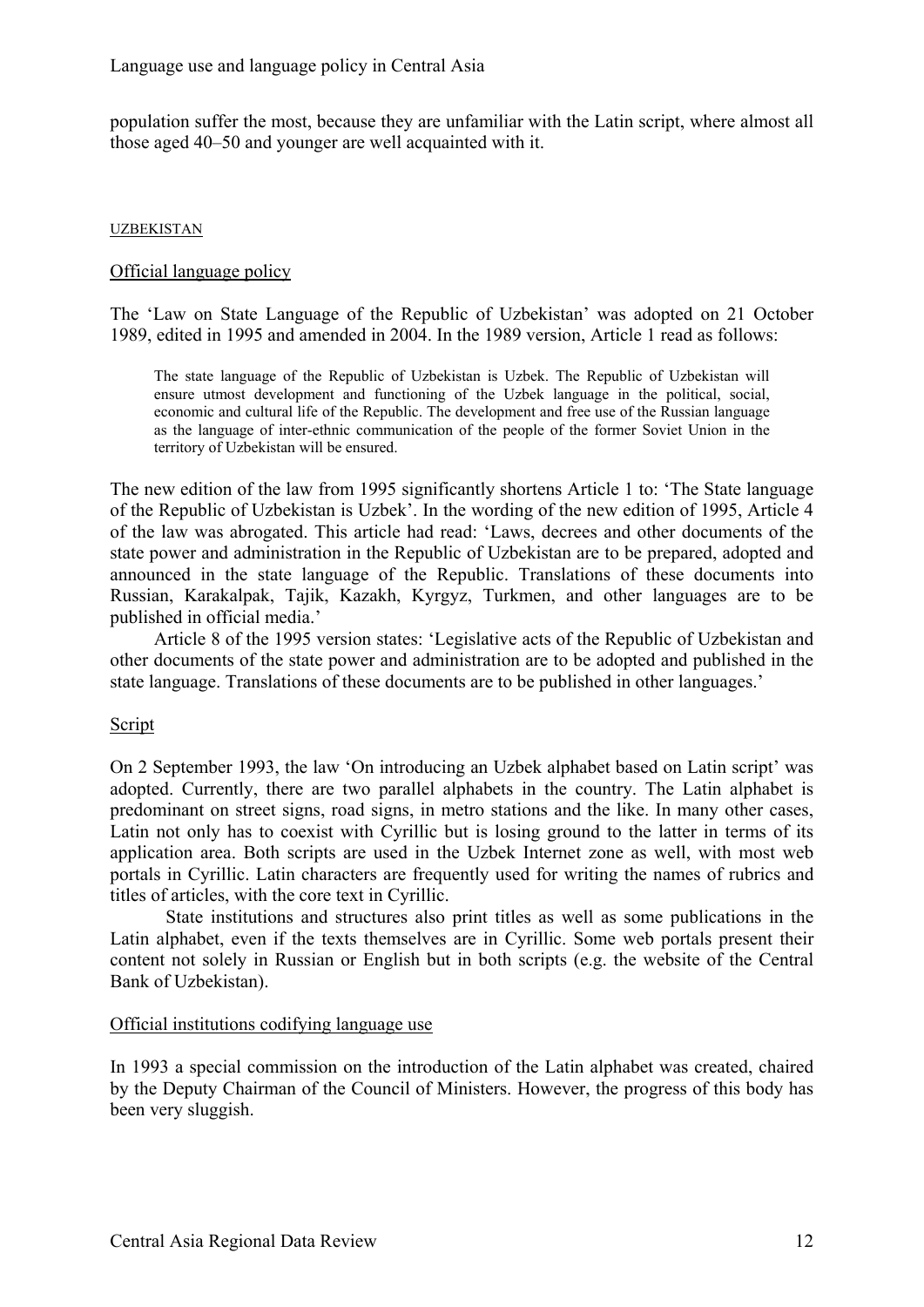### **III. Language use in different spheres**

This section provides an overview of language use and regulations applicable to various spheres of public life: education (including minority and foreign languages); government; the army and police; the judiciary; business/ the economy and advertising.

#### KAZAKHSTAN

#### Education

Russian remains the predominant language of science and education. In the 1999/2000 academic year, according to the Kazakh Ministry of Education and Science, out of 3.5 million pupils, 1.6 million were studying in Kazakh (50.6%), 1.5 million in Russian (45%), 80,000 in Uzbek (2.3%), 23,000 in Uighur (0.6%), 2500 in Tajik (0.07%) and over a thousand in other languages. Even though the total number of schools with Kazakh as the medium of instruction is gradually increasing and by 2000 had reached nearly 43% (7910) of the total number of schools in the country, their regional distribution remains uneven, as does the urban–rural distribution.<sup>24</sup>

 In 2007 there were more than 7800 secondary schools in Kazakhstan, about 3750 of them with Kazakh as the medium of instruction. In the same year, over 80% of school-age children of Kazakh ethnicity were studying in Kazakh schools. However, it should be noted that more than 80% of them are located in rural areas.<sup>25</sup> Alongside schools with instruction solely in Kazakh or Russian, there are 2,067 schools with mixed language of instruction. In addition, there are operating across the country 90 schools where the teaching is conducted entirely in Uzbek, Tajik, Uighur or Ukrainian .

The 22 languages of ethnic groups living in Kazakhstan are taught as a separate subject in 108 schools. In order to promote the various national languages and cultures in the country, a system of Sunday schools to teach native languages has been established. In the 1999/2000 academic year, 14 languages – Korean, Hebrew, Ukrainian, Tatar, German, Turkish, Chechen, Uighur, Armenian, Azerbaijani, Chuvash, Polish, Kurdish and Dungan – were taught as native languages at Sunday schools.

 The language of instruction and education in orphanages and similar organizations is determined by local executive bodies according to the national composition of those living there.

Foreign language is a compulsory subject in the school curriculum starting from  $5<sup>th</sup>$ grade in all secondary schools of Kazakhstan. In special schools, foreign language is taught from the  $1<sup>st</sup>$  grade. In most secondary schools, English is taught, although some schools also offer French or German.

#### Government

1

<sup>&</sup>lt;sup>24</sup> National Programme of functioning and development of languages for 2001–2010, Republic of Kazakhstan, 2001, Ministry of Culture and Information of Kazakhstan,<br>http://www.mki.gov.kz/showarticle.php?lang=rus&id=3614 (accessed 8 October 2010).

 $\frac{25}{35}$  Concept of extending the operation of the official language and increasing its competitiveness for 2007–2010, Republic of Kazakhstan, 2007, Ministry of Culture and Information of Kazakhstan,

http://www.mki.gov.kz/showarticle.php?lang=rus&id=3615 (accessed 8 October 2010).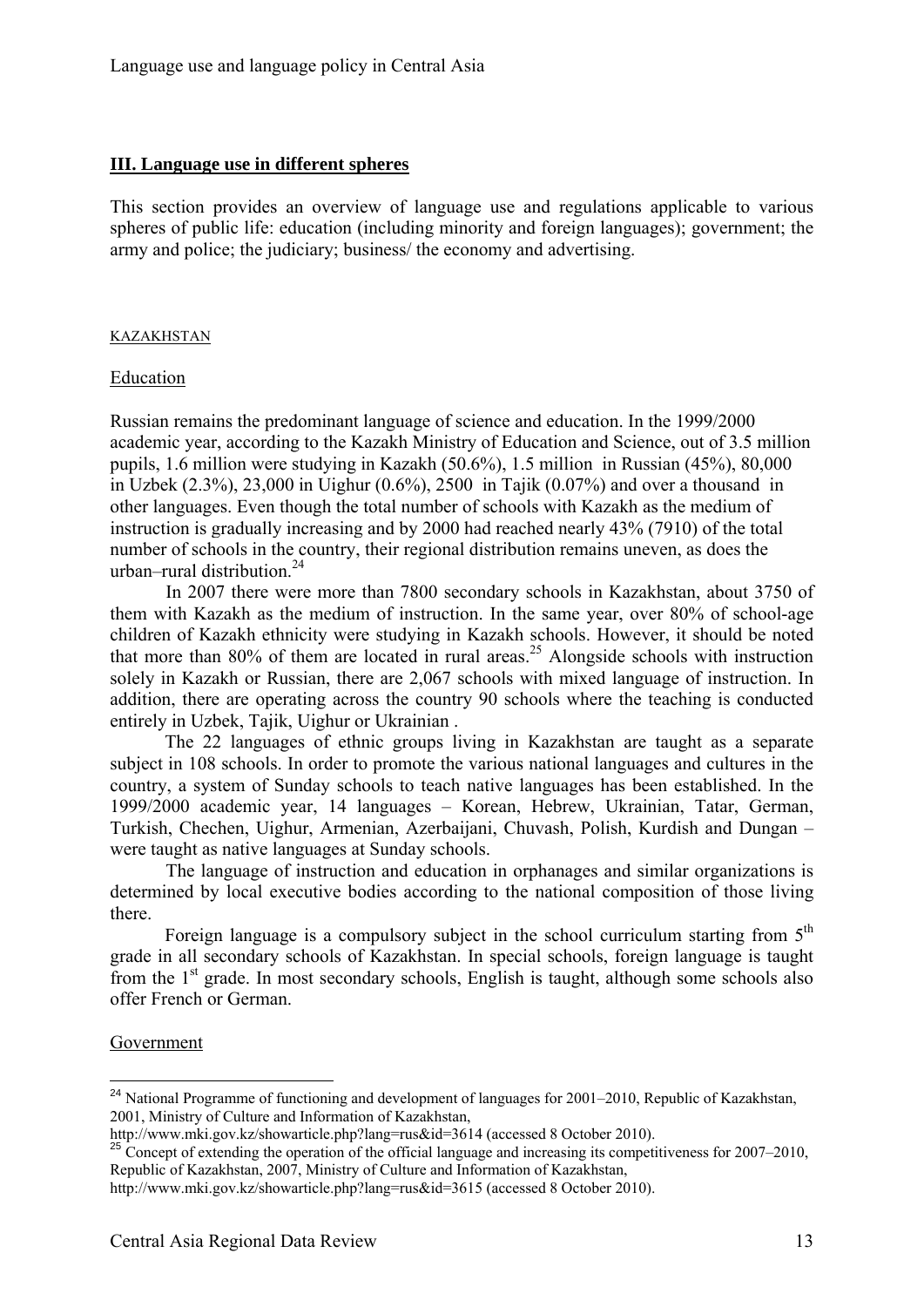According to the Law on Languages of 1997, the working language of the national organs, organizations and institutions of local self-government of the Republic of Kazakhstan is the state language, along with Russian. Analysis of the use of Kazakh in ministries and public institutions showed that the proportion of documents prepared by the central state organs in the official language is only 20–30%, and 45–50% of the overall document flow.

 According to the National Programme for the functioning and development of languages for 2001–2010, official transactions are to be carried out in the state language, but high-quality simultaneous translation into other languages is also to be provided. Normative legal acts, speeches of officials and documents for official use are to be prepared initially in the national language. In 2008, the Supreme Court of Kazakhstan, the General Prosecutor's Office, the National Security Committee, the Central Election Commission, and the Constitutional Court of Kazakhstan completed the translation of documentation to the state language.

Today the president of Kazakhstan starts all his speeches, including the annual address to the people of Kazakhstan, in Kazakh, and then moves on to Russian. It has become customary for all other high governmental officials to follow this practice in their speeches and addresses.

Kazakh legislation does not contain any provision making knowledge of the state language a mandatory requirement for employment in the public sector. Job advertisements from the national executive bodies usually state that a candidate should know the state language to the extent necessary for the execution of functional responsibilities  $-$  a very flexible requirement. Since all documentation is available in both the Kazakh and Russian languages, the government in recent years has started developing special tests to check the proficiency of Kazakh of candidates applying for jobs in the public sector.

# Army and police

In the Armed Forces of the Republic of Kazakhstan, as well as in all types of military and paramilitary organizations, provision is made for use of both the state language and Russian. The use of Kazakh in the army and police is increasing. Since 2008 the Armed Forces have accelerated the process of translation of documentation into the state language. By 2009, the proportion of incoming correspondence in the Kazakh language to the central office of the Kazakh Ministry of Defence had grown to 45%, and outgoing correspondence to 68%.

### **Judiciary**

All court proceedings in Kazakhstan are conducted in the state language; if necessary, Russian or other languages may be used on a par with Kazakh. Court decisions are rendered in Kazakh and Russian. In practice, verdicts are first given in Russian, and then translated into Kazakh. The same practice is used by the prosecution.

 The entire legal corpus is available in Kazakh and in Russian, and some acts are available in English as well. Lack of a legal corpus in the state language was an issue during the 1990s and early 2000s.

### Business and the economy

The main working languages of the major companies in Kazakhstan are Russian and English.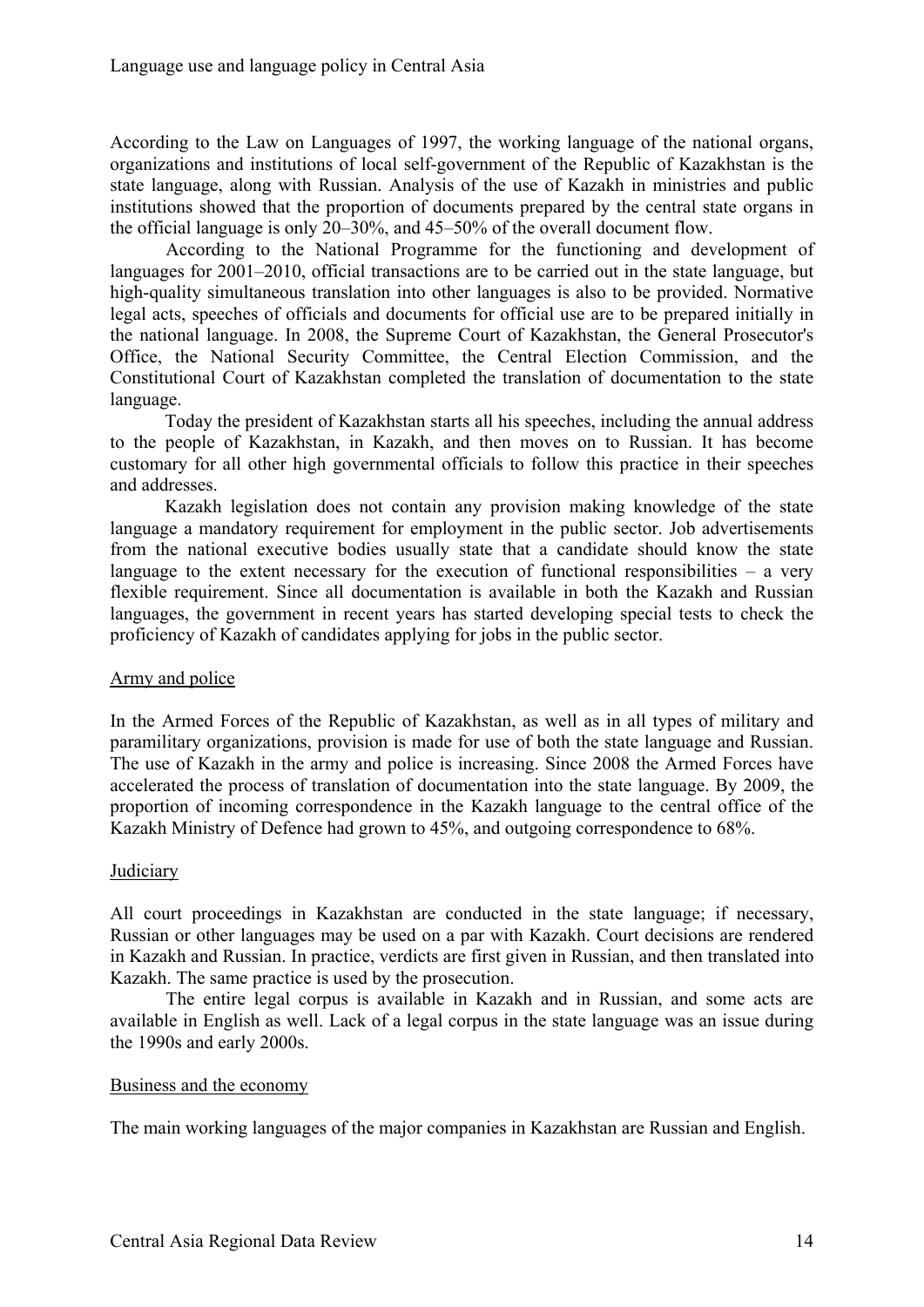1. The Kazmunaigas company site has three versions – Kazakh, Russian and English. All three versions are regularly updated; however, the Russian version is the most developed and contains information and news not always posted on the Kazakh and English versions.

2. The Tengizchevroil company site has three versions – Kazakh, Russian and English. All versions are equally updated, with no differences in the information presented.

3. The company site of CNPC-International Aktobe Petroleum has three versions: Chinese, English and Russian. In Chinese companies, Russian and English are normally used.

Almost all high-level employment ads in Kazakhstan contain the following note: 'Knowledge of Russian and English is necessary. Knowledge of Kazakh is desirable.' Thus, knowledge of the state language is not necessary for employment in the private sector, international organizations, and foreign companies.

# Advertising

All advertisement billboards in Kazakhstan must contain information in Kazakh, Russian and, if necessary, in other languages. Radio and TV commercials are in Kazakh and Russian. It has been complicated to provide Kazakh translations on advertisement billboards in cities. In Almaty all advertisement billboards today are in both Kazakh and Russian.

# **KYRGYZSTAN**

# Education

Major issues related to language in the education sector include the growing pressure to use Kyrgyz, and consistent government resistance to the expansion of Uzbek language schools. Russian remains the most widespread language of higher education, while the majority of secondary schools teach in Kyrgyz.

Table 3.1 Number of schools (primary, secondary, higher level) by medium of instruction

|               | 2001 |          | 2002           |          | 2003 |               | 2004                                                   |               | 2005           |          | 2006 |          | 2007 |      |
|---------------|------|----------|----------------|----------|------|---------------|--------------------------------------------------------|---------------|----------------|----------|------|----------|------|------|
|               | No   | $\%$     | No             | $\%$     | No.  | $\frac{0}{0}$ | N <sub>0</sub>                                         | $\frac{0}{0}$ | N <sub>0</sub> | $\%$     | No   | $\%$     | No   | $\%$ |
| Total         | 2048 |          | 2052           |          | 2073 |               | 2104                                                   |               | 2137           |          | 2149 |          | 2168 |      |
| Kyrgyz only   |      |          | 1319 64.4 1321 |          |      |               | 64.4 1324 63.9 1330 63.2 1359 63.6 1363 63.4 1388 64.0 |               |                |          |      |          |      |      |
| Russian only  | 140  | 6.8      | 143            | 7.0      | 148  | 7.1           | 140                                                    | 6.7           | 189            | 8.8      | 198  | 9.2      | 195  | 90   |
| Uzbek only    | 143  | 7.0      | 141            | 6.9      | 132  | 6.4           | 129                                                    | 6.1           | 131            | 6.1      | 132  | 6.1      | 129  | 6.0  |
| Kyrgyz-Rus.   | 302  | 14.7 308 |                | 15.0 314 |      | 15.1 339      |                                                        | 16.1 341      |                | 16.0 344 |      | 16.0 338 |      | 15.6 |
| Kyrgyz-Uzb.   | 55   | 2.7      | 57             | 2.8      | 56   | 2.7           | 53                                                     | 2.5           | - 53           | 2.5      | 50   | 2.3      | 50   | 2.3  |
| Russian-Uzb.  | 18   | 0.9      | 24             | 1.2      | -34  | 1.6           | 30                                                     | 1.4           | -38            | 1.8      | 39   | 1.8      | 43   | 2.0  |
| Kyrg.-Uzb.-R. | 13   | 0.6      | 12             | $0.6$ 14 |      | 0, 7          | 20                                                     | 1.0           | 18             | 0.8      | 15   | 0 7      | 17   | 0.8  |

Table 3.2 Ratio of pupils (primary. secondary, higher education) by medium of instruction

|              | 2001 | 2002 | 2003 | 2004 | 2005 | 2006 | 2007 |
|--------------|------|------|------|------|------|------|------|
| Kyrgyz only  | 49.0 | 49.0 | 47.6 |      |      | 46.  |      |
| Russian only | 0.0  | a a  |      | a a  |      | 10.8 |      |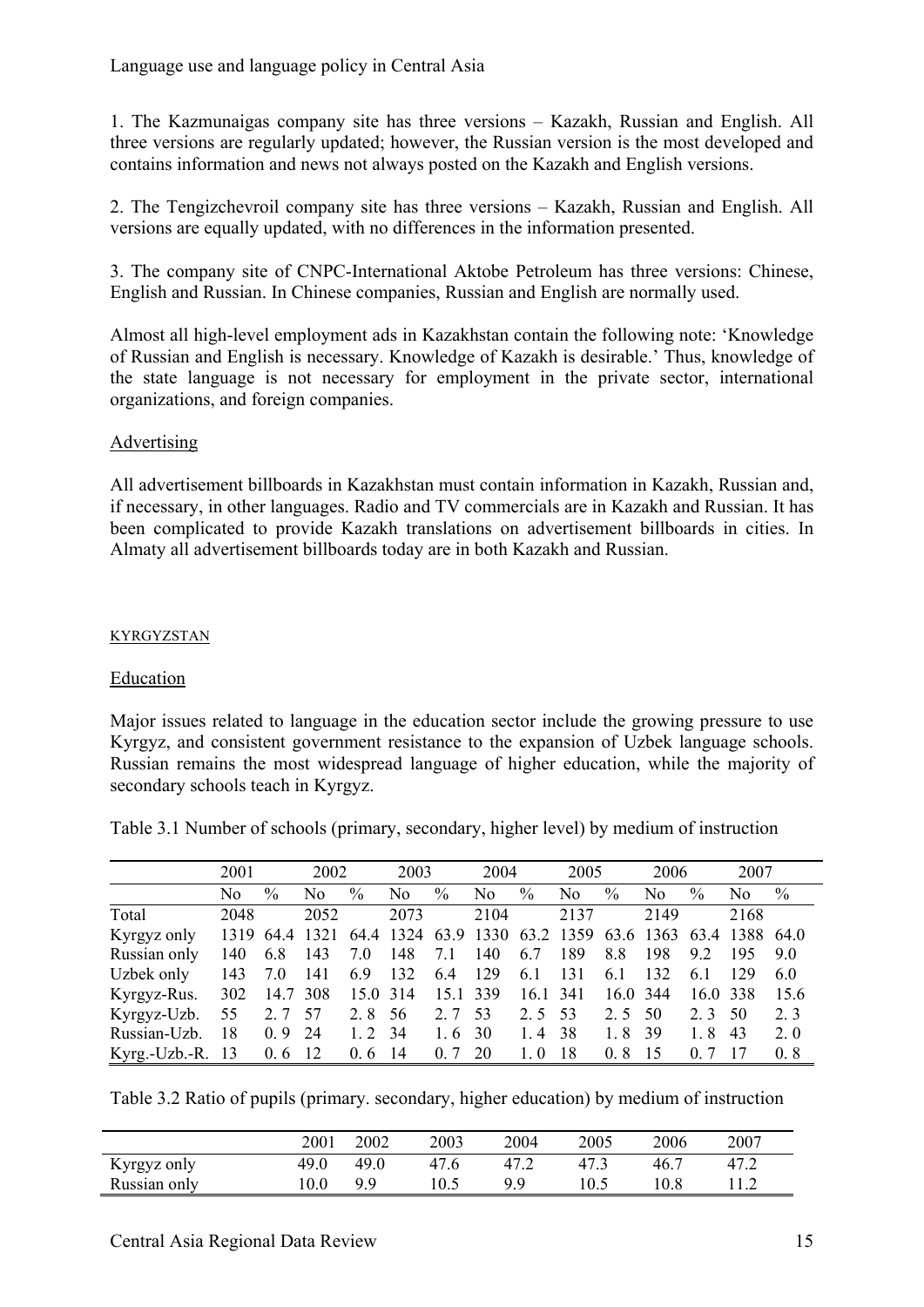Language use and language policy in Central Asia

| Uzbek only           | 99   | 91   | 7.8  | 7.4  |      | 74   | 6.6  |
|----------------------|------|------|------|------|------|------|------|
| Kyrgyz-Russian       | 23.1 | 23.6 | 24.2 | 25.3 | 25.7 | 26.2 | 25.5 |
| Kyrgyz-Uzbek         | 3.2  | 3.3  | 3.3  | 3.0  | 2.9  | 2.6  | 2.7  |
| Russian-Uzbek        | 2.2  | 2.7  | 4.0  | 3.8  | 4.0  | 4.2  | 4.7  |
| Kyrgyz-Uzbek-Russian | 1.5  | 1.4  |      | 1 Q  |      |      | -6   |
|                      |      |      |      |      |      |      |      |

With the growing interest in both Russian and Kyrgyz, the number of private teachers has increased dramatically.

Many Russian-language courses are opening up, particularly in the capital Bishkek. The interest among Kyrgyz for learning Russian can be explained by the high rates of both internal labour migration and emigration. Many rural dwellers come to Bishkek where Russian is the main language of communication and the proportion of Russian-speaking people quite high, so migrants need to know Russian or at least understand it in order to find work. In the case of labour emigration (to Russia and other CIS countries), good knowledge of Russian is a requirement.

All pupils are required to take both Kyrgyz and Russian language courses throughout all eleven years of school. One of these languages is studied as a native language and the other as a second language. In Uzbek-medium schools, Uzbek is taught from  $1<sup>st</sup>$  through  $11<sup>th</sup>$ grade, in addition to Kyrgyz and Russian.

 A third (in the case of Uzbek schools, a fourth) language (referred to as a 'foreign' language) is taught from  $2<sup>nd</sup>$  grade through to  $11<sup>th</sup>$  grade. Either English or German or French is usually taught as a foreign language. Some schools provide a choice for pupils, but mostly it depends on the availability of a teacher.

### Government

According to the law on 'State Language', Kyrgyz (in the capacity of state language) is to be used as a working language by all governmental agencies. However, the law allows the use of Russian (due to its status as 'official' language) if necessary. The law requires written documents in governmental agencies to be in Kyrgyz, and, when necessary, be translated into Russian. Russian is predominantly used by all central (national) authorities. Local government outlets (at *oblast* and *rayon* levels), especially in rural areas with Kyrgyzspeaking population, use Kyrgyz. The law requires several top officials (including the president, prime minister and parliament speaker) to be able to read, write and express themselves freely in Kyrgyz. From July 2010, embassies, consulates and other diplomatic representations of Kyrgyzstan in foreign countries are required to use the Kyrgyz language in their work, and Russian only in case of necessity. The law was signed in January 2010, with a six-month transition period.

# Army and police

The defence and interior ministries formally introduced Kyrgyz as the working language in their agencies, in 2006 and 2008 respectively. However, as in other state agencies, both Kyrgyz and Russian are being used in parallel, with Kyrgyz dominating in rural areas and Russian in Bishkek and other major urban centres. In recent years instructions have been translated into Kyrgyz, but the Russian version remains the main reference source. The language of command also remains Russian, despite some *ad hoc* efforts to integrate Kyrgyz.

### **Judiciary**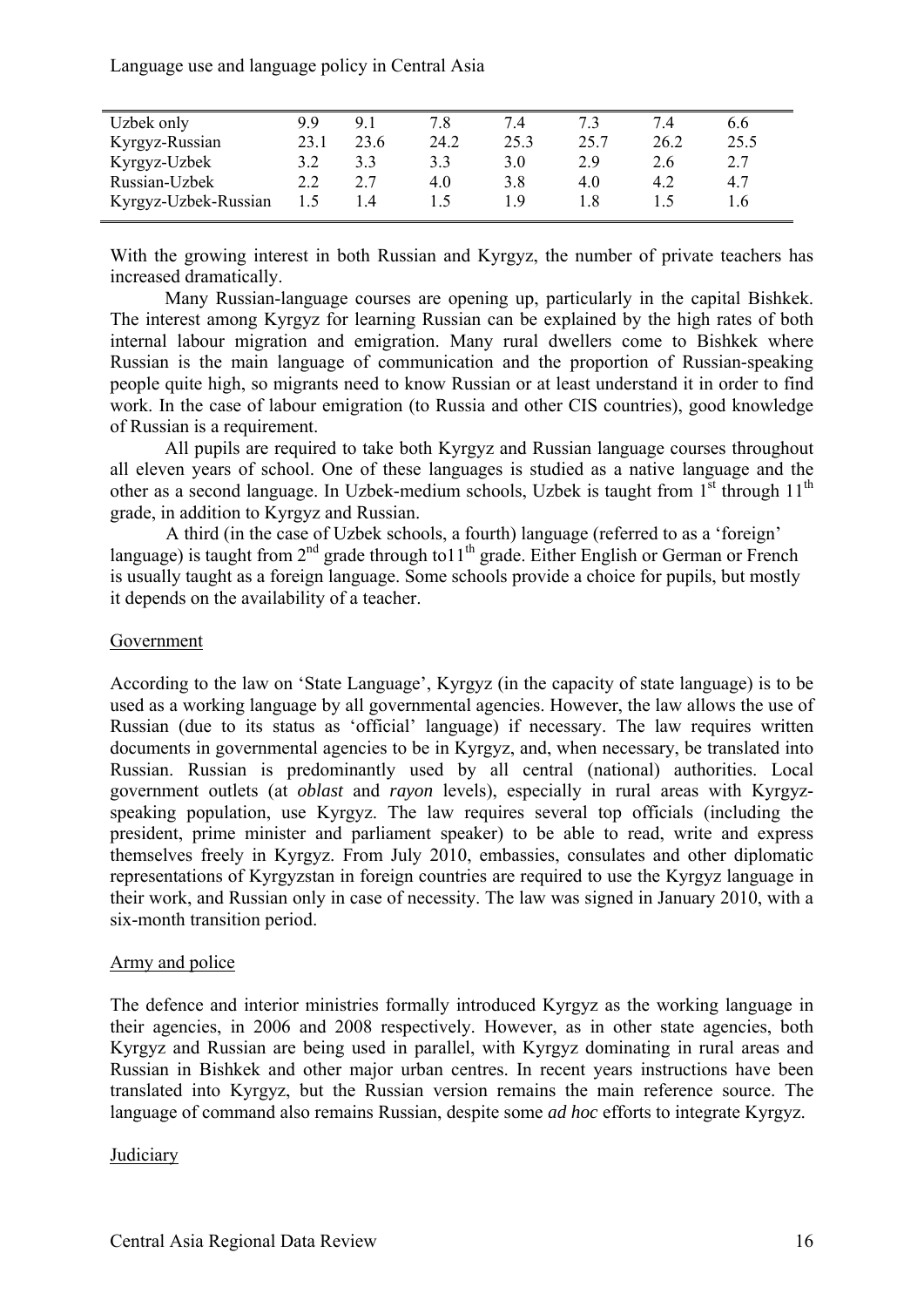Court decisions are rendered in either Russian or Kyrgyz, depending on the language used in the particular trial. The law requires the state to provide translation into Kyrgyz or Russian, depending on the needs of the involved parties. Courts in Bishkek use mostly Russian, with Kyrgyz used more in rural areas. Prosecutors principally use Russian in their correspondence as well as in instructing cases.

The entire legal corpus is available in Russian and in Kyrgyz. According to the law, the version written in Kyrgyz is considered authentic, though in fact most documents are first prepared in Russian and then translated into Kyrgyz.

### Business and the economy

The three largest companies operating in Kyrgyzstan are Kumtor Operating Company (gold mining), Gazprom Neft Azia (oil trade) and Sky Mobile (mobile telephone operator).<sup>26</sup> The working language in Gazprom Neft Azia and Sky Mobile is Russian. The website of Gazprom Neft Azia is available in Russian only. The website of Sky Mobile is identical in Russian and Kyrgyz. The Kumtor Operating Company does not have a website, but information about the company is placed on the website of Centerra (a Canadian company), which owns Kumtor, and is in English only.

 A purely domestic company (with no foreign shareholders), 'Shoro' (drinking water), maintains a website in Russian and English. The English version is limited to basic information, with the most updated content available in Russian.

Two major sources of formal employment advertisements are 'Vechernii Bishkek' and the website www.job.kg . Both sources contain ads for white-collar and blue-collar jobs. Nearly all advertisements are published in Russian, except for some individual announcements in English from international organizations, always accompanied by a Russian version.

### Advertising

<u>.</u>

Street billboards in Bishkek are in Russian and Kyrgyz. A random analysis on one given day in April showed that about 45% of the billboards were in Russian, 30% in Kyrgyz and 25% contained identical Kyrgyz and Russian text.

 $26$  Note that all companies have foreign capital and owners, but operate as legal entities in Kyrgyzstan, i.e. they are not a part of respective 'mother' companies, such as Gazprom or Beeline in Russia.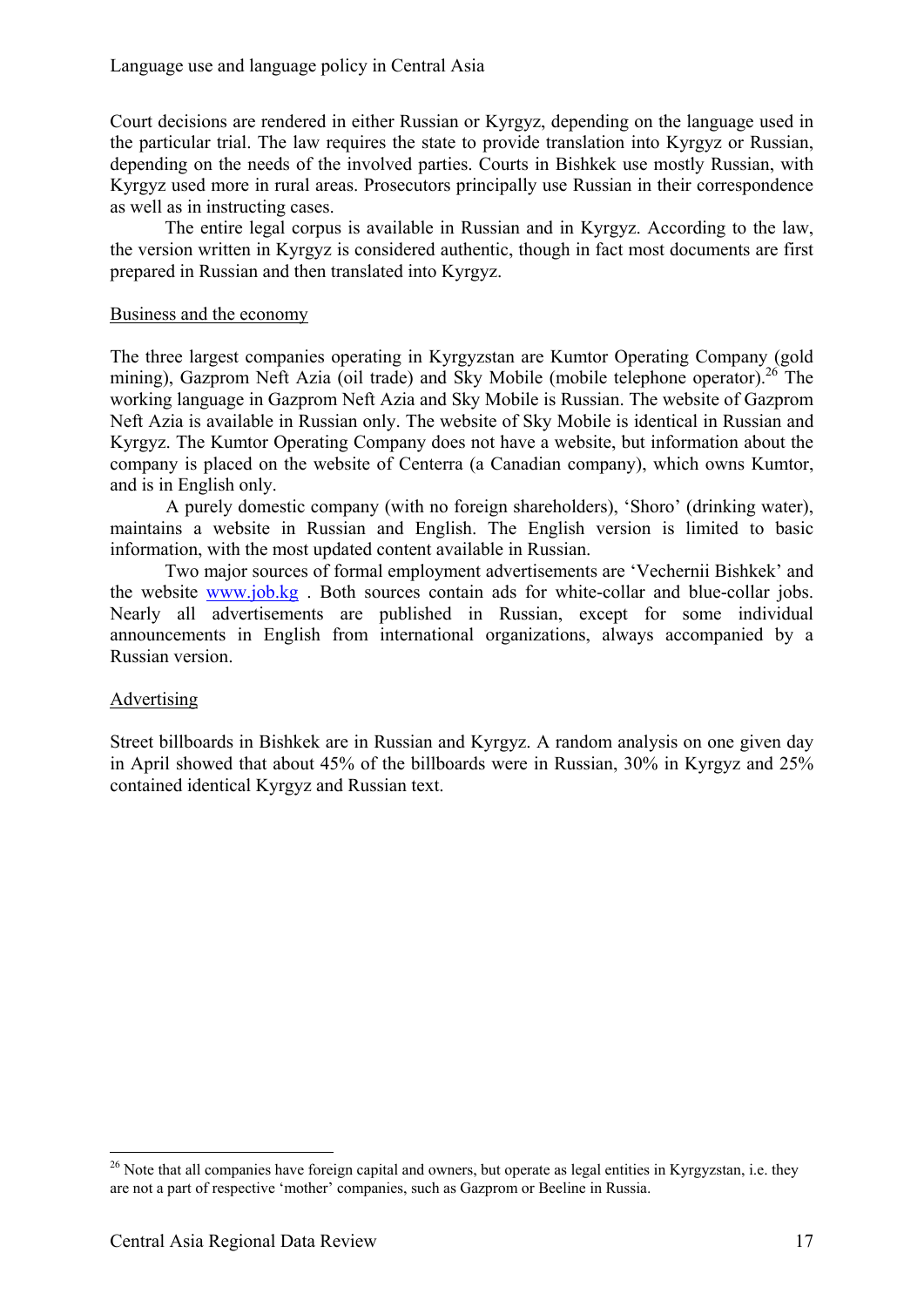#### TAJIKISTAN

### Education

Prior to 1991, the languages of instruction in the state educational system were Tajik, Uzbek, Kyrgyz and Russian. When Tajik became the state language in 1989, schools using Russian as the primary medium of instruction began teaching Tajik as a second language in all grades. After independence, school curricula included more Tajik language and literature studies, including classical Persian literature. However, few textbooks were available in Tajik, and by the end of the 1980s, only 10 to 25% of students attending Tajik-medium schools had textbooks or other teaching materials available in that language.

 The proportion of schools providing education in Tajik, Russian or Uzbek was linked to the particular ethnic groups' proportion of the total population with some bias towards the Russian language. Higher education is conducted only in Tajik and in Russian. Most colleges and universities are bilingual, with both Russian and Tajik groups. The only exceptions are the Tajik-Russian Slavic University and the Tajikistan branch of the Moscow State University, which teach in Russian only. The medium of instruction for more than 80% of students is Tajik.

Study of the Russian language is compulsory starting from elementary school (similarly, those attending Russian-medium schools have to study Tajik, with the only exception being schools for the children of Russian military base staff). Starting from the  $5<sup>th</sup>$ grade, foreign languages, with a choice of English, French or German, become compulsory till  $11<sup>th</sup>$  grade. But the quality of teaching in many places is very low, and especially village schools lack teachers and textbooks.

### Government

Prior to the 2009 language law, the government had the choice of working in either Tajik or Russian, with the final documents (laws, decrees, etc.) published in the two languages. At present, the official working language is Tajik and all documents and correspondence must be in Tajik. The transition is very gradual, and many government agencies (including the President's Office) still use Russian extensively for communication with external parties such as development partners and media.

Tajik is not required for employment in the public sector, but is for several senior governmental positions.

### Army and police

The use of Tajik is increasing, but Russian is still widespread.

### **Judiciary**

Court decisions, cases instructed by the Prosecutor's Office and all other legal documents must be in Tajik.

### Business

The three largest companies the public sector are TALCO (aluminium), Barki Tojik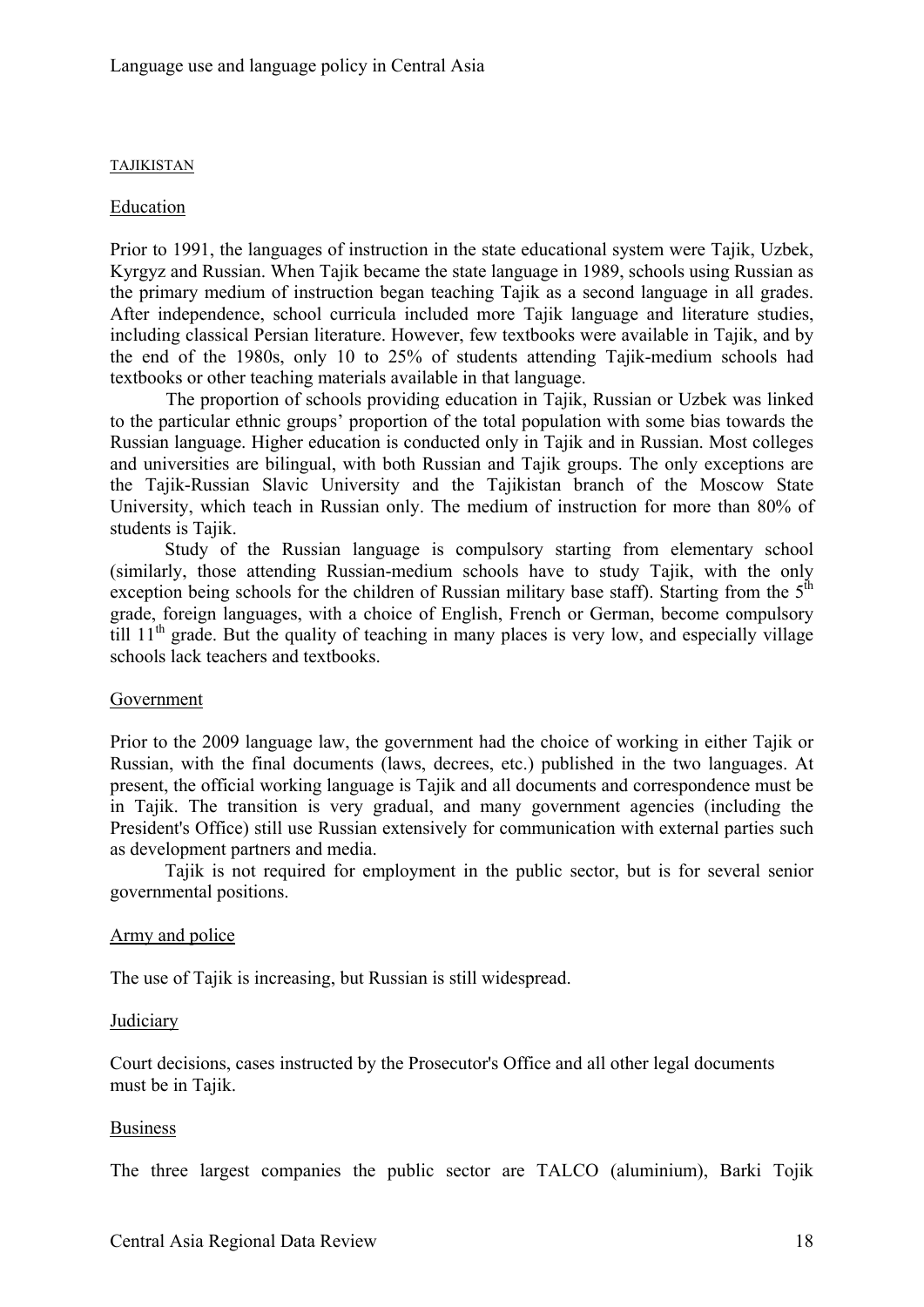(electricity monopolist) and TojikTelecom (telecommunications provider). The official working language in these enterprises is Tajik, but Russian dominates in informal communication and work communication.

With the three largest private companies (Babylon – mobile/internet operator, Orien group – banking, manufacturing, investment and Obi Zulol – beverages), Tajik is officially the working language, but informally the use of Russian is widespread.

There are no employment websites in Tajik. Internet ads are only in Russian and English. Employment ads in newspapers are mostly in Russian.

### **Advertising**

In Dushanbe roughly 70% of billboards are in Tajik, 30% in Russian.

#### TURKMENISTAN

#### Education

Schooling is conducted mainly in Turkmen. The transition from the Cyrillic to the Latin alphabet was enacted in parallel with the conception of new language programmes in Turkmen, Russian and English, which caused considerable disruption. As of 2009, there were 1711 secondary schools in Turkmenistan. There are no private or non-state educational institutions, with the exception of the International (American) School in the capital.<sup>27</sup> Previously, there were about 30 Kazakh schools, but since 2000, enrolment in Uzbek and Kazakh schools has been stopped.

 Until 2001 there were 49 fully Russian-medium schools and 56 with mixed languages of instruction. Now the Russian-medium schools have also shifted to Turkmen as the language of instruction, with some one or two Russian-medium classes still operational in the major cities or cities with a considerable Russian population, such as Turkmenbashy.<sup>28</sup> There are four Turkmen-Turkish schools in the country, with education is in Turkish and Turkmen, and only one Russian school, named after A.S. Pushkin, established in 2002 in Ashgabat. The Turkmen State University offers various languages. The State Turkmen-Turkish University conducts classes in Turkmen, Turkish and English. The only Russian University in Turkmenistan is a subsidiary of the Russian State University of Oil and Gas; established in 2007, it is named after I.M.Gubkin and located in Ashgabat.

In Turkmenistan almost all schools teach a compulsory set of foreign languages from the second year of secondary schooling. Pupils learn Russian and English; in a few schools German and French are also available.

<u>.</u>

<sup>&</sup>lt;sup>27</sup> Ashgabat International School,  $\lt$ http://ashgabat.qsischool.org/ $\gt$  (accessed 8 October 2010).<br><sup>28</sup> Ibid., p. 20.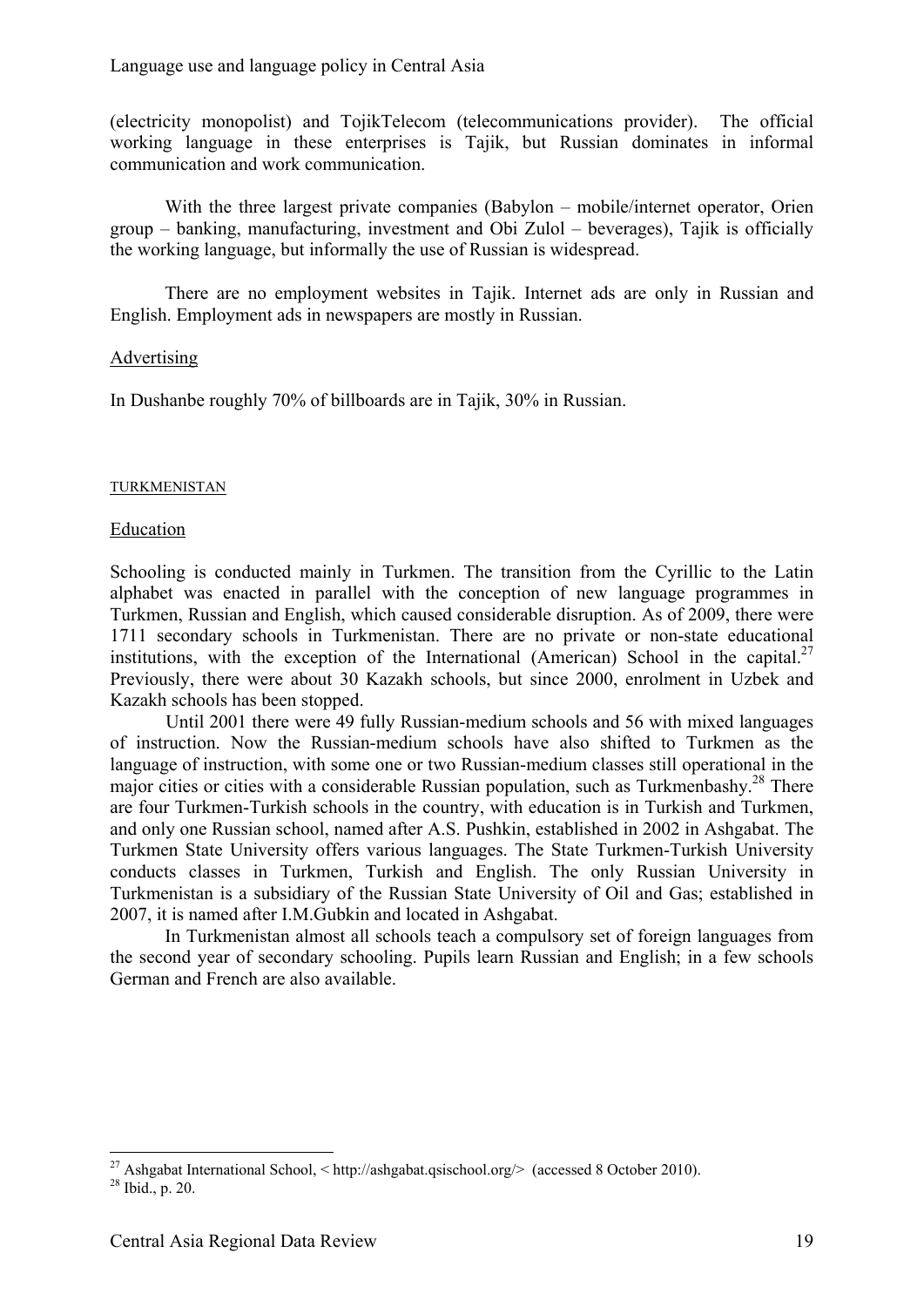# Government

In 2000 it was decided that all official documents and business correspondence are to be conducted in the state language, and written in the Latin alphabet.<sup>29</sup> This was one of the reasons for mass discharges of non-Turkmen citizens from state and governmental positions. All state structures function solely in Turkmen, except for official web sites: these are normally available in Turkmen, Russian and English. Usually all three language sections work properly.

Knowledge of Turkmen is a formal requirement for employment in the civil service and public sector, which makes it difficult if not impossible for members of ethnic minorities to work in the public sector. This is also a formal legal requirement for most foreign companies operating and recruiting in Turkmenistan. In practice, however, foreign companies look at profiles and experience, and usually ignore lack of knowledge of the state language.

## Army and police

The army and the police use only Turkmen as language of instruction and command, also on the informal level. There may be some exceptions in cities like Turkmenbashy (formerly Krasnovodsk), where people traditionally spoke the languages of the local ethnic minorities.

## Judiciary

1

Petitions and writs are to be filed in state language. Until recently, Russian was also admissible, but now people receive help in composing their petitions in Turkmen. On the regional level, however, civil court proceedings may be conducted fully in Russian when the representatives of both sides are of Russian ethnicity. All court decisions are rendered in the state language. Notaries and prosecutors work solely in Turkmen. The legal corpus is available both in Turkmen and Russian.

### Business and the economy

At present, all business correspondence in the county is conducted in the state language. However, when receiving reports, various state organs demand copies in Russian because Turkmen is still not ready for such use and not many people can write proper Turkmen; moreover, the introduction of the new alphabet has meant additional problems.<sup>30</sup> The three largest companies operating in Turkmenistan are:

1) 'Turkmengas': Oil & gas conglomerate of Turkmenistan

Uses only Russian language on the web site, but functions fully in Turkmen language including circulation of documents, tax reports, etc.

2) 'Turkmenvnesheconombank': The State Bank for Foreign Economic Affairs of Turkmenistan. The web site uses Turkmen, Russian and English, with Russian having the most updated news. All sections are active in all three languages. The Bank functions solely in the state language, as do all other state companies and entities.

250909&catid=1:latest-news > **(**accessed 19 April 2010**).** 30 Kurbanov Dovlet, 'Russky yazyk vnov interesen'

<sup>29</sup> "Najot": Status of ethnic Uzbeks in Turkmenistan. 11 September 2009. From < http://www.hruzbekistan.info/index.php?option=com\_content&view=article&id=411:najot-

<sup>&</sup>lt;http://www.gundogar.org/?011049242000000000000011000000> (accessed 15 April 2010).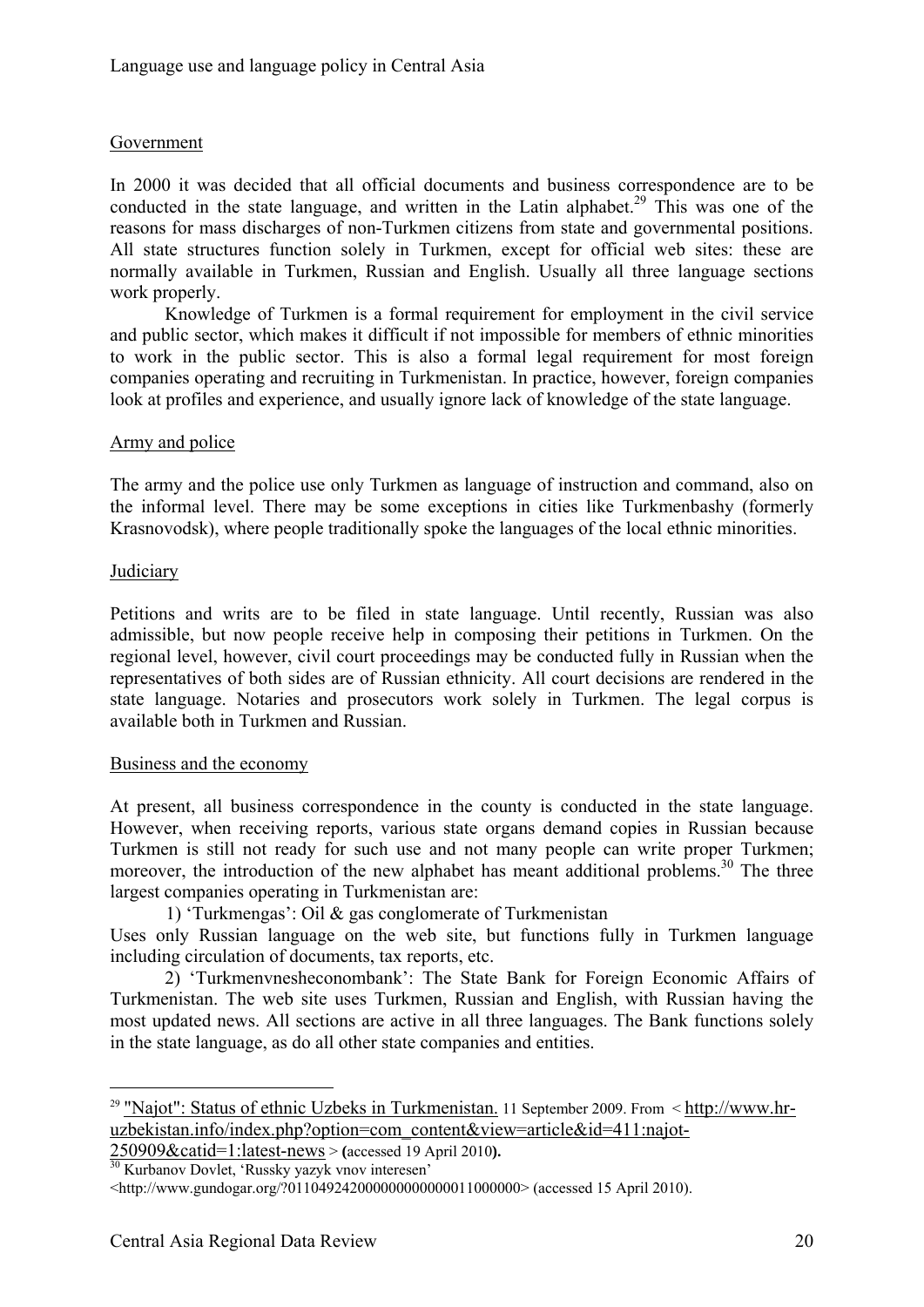Language use and language policy in Central Asia

3) Dragon Oil Plc: The biggest foreign oil company and partner in Turkmenistan; English is the working language, but all reports must be submitted in Turkmen and Russian to Turkmen state officials. Web site available only in English.

The MCT Employment Agency ('Management Consulting and Training') website uses English and Russian. The employment agency 'Partner' uses only Russian.

# Advertising

Large hoardings alongside highways and avenues are all in Turkmen. Smaller advertisement billboards in Ashgabat use Turkmen, Russian and in some circumstances English, depending on the target audience, with Turkmen prevailing. These billboards usually use only one language. In Ashgabat and regional centres, small notices at bus stops (promoting sales, courses, concerts etc.) and street flyers with promotional offers are mostly in Russian.

Advertisements in regional newspapers are printed only in Turkmen. The exception is the official Russian-language daily *Neutral Turkmenistan*, which also publishes all its advertisements in Russian. The first page featuring the latest news in the special newspaper 'Advertisements' is published in Turkmen, but inside all the ads are in Russian.

This aspect of language use is not regulated by legislation.

There are no commercials on Turkmen television.

### UZBEKISTAN

### Education

In Uzbek pre-school education, the obligatory study of Russian has been reduced since 1991 and is now abolished. Russian is obligatory for study in primary schools and in the higher education system.

| Table 3.3 Schools with Russian language of instruction: <sup>31</sup> |      |      |      |  |  |
|-----------------------------------------------------------------------|------|------|------|--|--|
| 1989                                                                  | 1992 | 2000 | 2008 |  |  |
| 1230                                                                  | 147  |      | 739  |  |  |

There are 63 institutions of higher education in Uzbekistan, and Russian is mandatory in all of them. At one university in the republic – Fergana State University – education is conducted exclusively in Russian.<sup>32</sup> There are departments with Russian-language education in most universities. However, the number of specializations available for study in Russian has decreased after independence. Before independence the same amount of specializations were offered both in Russian and Uzbek. The number of specializations offered in Russian is three

<sup>1</sup> <sup>31</sup> Data from the official web portal of the Ministry of the Public Education of Uzbekistan and Yunus Halikov, 'Bespraven, no vostrebovan. Golovolomka s russkim yazikov v Uzbekistane'

 $\frac{\text{http://www.centrasia.ru/news2.php?st=1158874860}{32}$  (accessed 26 March 2010).

<sup>&</sup>lt;http://www.mid.ru/Brp\_4.nsf/arh/B6BE784B3E2ABD1343256DF8003AC21C?OpenDocument> (accessed 8 October 2010).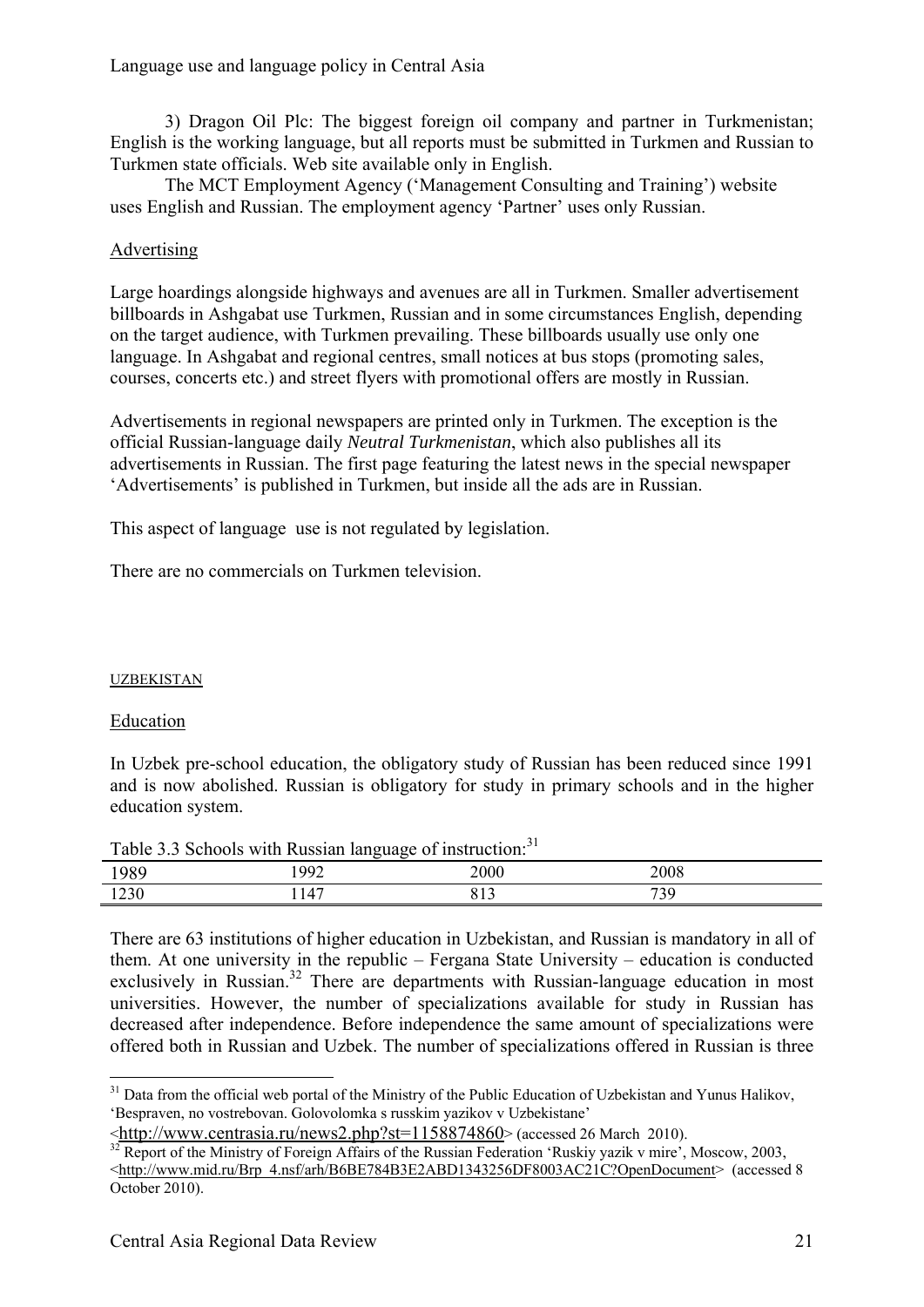or four times less than Uzbek. For instance, in 2000, Andijan University offered studies in 17 specializations, of which only 4 were taught in Russian. At Bukhara University this ratio was 27 and 7 respectively, in Gulistan University 17 and 4, Namangan University 26 and 9, Urgench University 26 and 2.<sup>33</sup>

The main compulsory foreign language is English, which is taught as a foreign language in all schools. Some schools also teach German and French (about 20% of schools), and there are also some schools where Arabic is taught as a foreign language. There is great diversity with respect to when foreign language learning commences: some schools start as early as the  $1<sup>st</sup>$  grade, others as late as  $5<sup>th</sup>$  grade.

## Government

Knowledge of Russian carries certain advantages – not only information-cultural but also related to employment and career prospects, especially in the administrative sphere, where there is still Uzbek–Russian bilingualism. Significant amounts of the workflow are conducted in Russian. Although in most local government bodies, in parliament, and in some central state bodies (the Ministry of Internal Affairs, courts, education, and healthcare system) the Uzbek language is predominant, in the higher echelons of power and in many ministries and state agencies, the Russian language had retained its strong position. Legal acts, draft decrees and agreement etc. are prepared mainly in Russian.

Although some Russian-language respondents note that the requirement of knowing Uzbek made job searching more complicated,  $34$  it is incorrect to say that it has become difficult to get a job in civil service/public sector for those with no Uzbek. Taking into account the low wages and high turnover of personnel in this sector, there are no rigid language requirements. Rare cases of discrimination for not knowing the state language are related to use of the 'language factor' as a means of pressure against an employee.<sup>35</sup>

# Army and police

The language of command and instruction for the army and police is Uzbek.

# **Judiciary**

1

Article 11 of the Republic of Uzbekistan 'On Official Language' (last amended 1995) states: 'Legal proceedings shall be conducted in the official language or in the language of the majority of inhabitants of the area. Individuals participating in the case that do not know the language in which the legal proceedings is conducted shall be granted the right to acquaint themselves with case materials, participate in the proceedings with the help of an interpreter and defend themselves in their native language. The court decisions are rendered predominantly in Uzbek. The language used by the prosecution is almost exclusively Uzbek. Russian translations could be provided only out of courtesy if one of the parties is unfamiliar with Uzbek.'

<sup>&</sup>lt;sup>33</sup> Sergey Zinin, 'Russkiy yazik v Uzbekistane', Materik (information-analytical portal of the post Soviet area) http://www.materick.ru/index.php?section=analitics&bulid=51&bulsectionid=4144 (accessed 26 March 2010)  $h<sup>34</sup>$  S. Radnitz, 'Weighing the Political and Economic Motivation in the Post-Soviet Space: The Case of

Uzbekistan' *Europe-Asia Studies,* 2006, vol. 58, no.5, p. 665.<br><sup>35</sup> Evgeniy Abdullaev, 'Russkiy yazik: zhizn posle smerty. Yazik, politika i obshestvo v sovremennom Uzbekistane', *Neprikosnovenniy zapas*, 2009, #4 (66)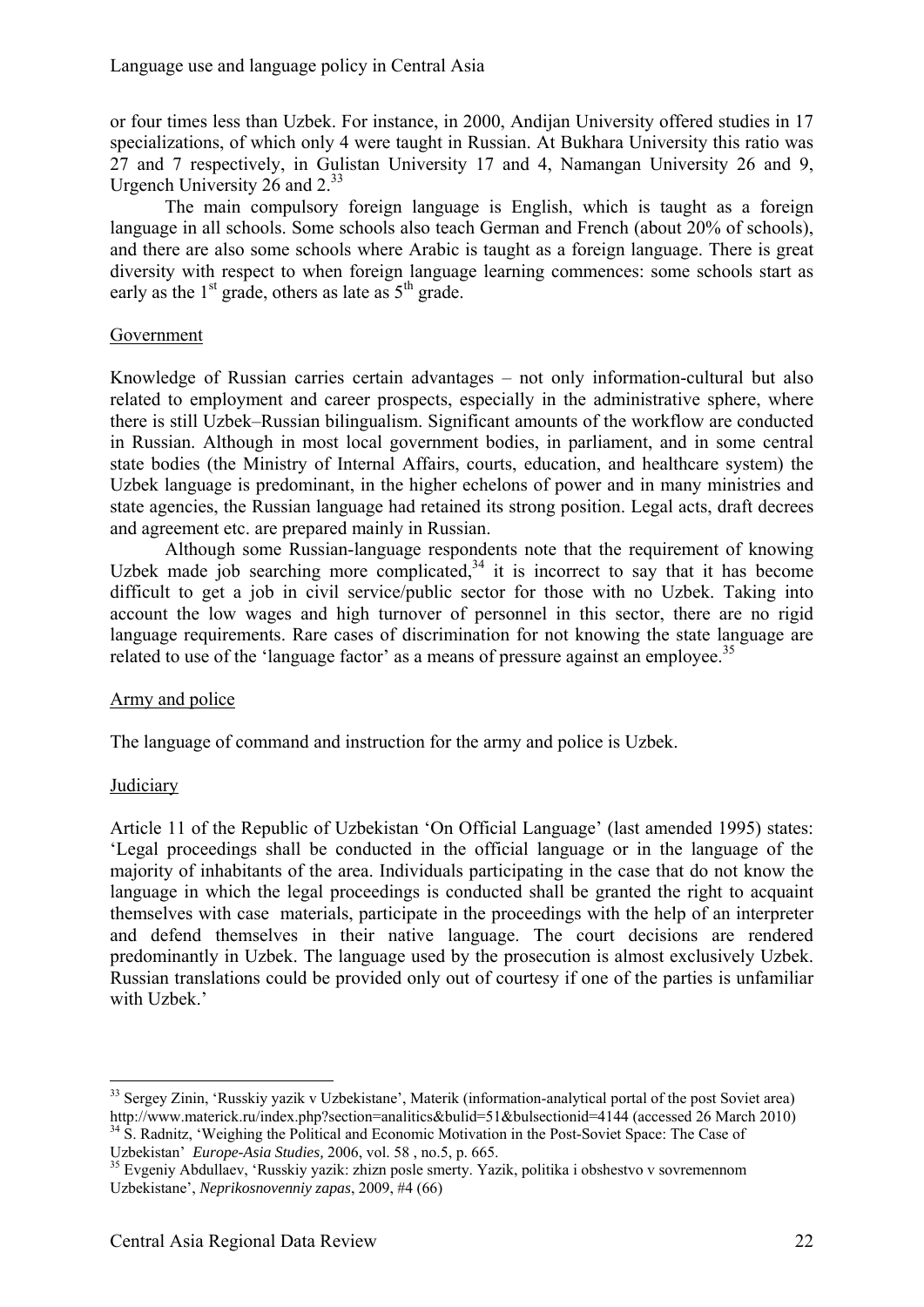## Language use and language policy in Central Asia

The legal corpus is available both in Uzbek and Russian. It is difficult to estimate the proportions precisely, but empirical observations indicate approximately 75% Uzbek and 25% Russian.

## Business and economy

The three largest companies operating in Uzbekistan are:

1) Navoi Mining & Metallurgy Combinat (gold mining). Working language is Russian. Internet site available in Uzbek, Russian and English.

 2) Uzbekistan Airways (air transport). Working language is Russian. Internet site available in Uzbek, Russian and English.

 3) Almalyk Mining Metallurgy Complex (copper and gold). Working language is Russian. Internet site available in Uzbek, Russian and English.

When examined in late March 2010, the employment websites www.uzjobs.com and www.hrc.uz had 53 ads in Russian and 21 ads in English; and 71 ads in Russian and 33 ads in English, respectively. These sites featured no ads in Uzbek.

## **Advertising**

Advertising billboards in Tashkent and some other major cities are predominantly in Russian. Most entrepreneurs prefer to advertise in Russian in order to cover a larger market segment. The proportion of advertisements in Russian seems highest in Tashkent (about  $75\%$ );<sup>36</sup> in Samarkand and Bukhara it is about 55%.

### **IV/ Media/culture**

This section presents information about language use in the media and cultural spheres, including television and the print media.

### KAZAKHSTAN

### Formal regulations

In accordance with Article 3 of the Law of the Republic of Kazakhstan 'On mass media', mass media in the republic shall be disseminated in the state language and other languages. The volume of broadcasting in the state language via TV and radio channels, regardless of ownership, is not to be less than the total volume of broadcasting in other languages.

### Television

<u>.</u>

The Russian language remains predominant in the Kazakhstani media landscape. There are 215 central and local television and radio channels, of which only five broadcast in the state language. News programmes on national channels are sent in Kazakh and Russian.

<sup>&</sup>lt;sup>36</sup> The author of the article 'Zhizn i priklyucheniya russkogo yazika ot rodiny vdali' estimates that about 70% the advertising in print media in Uzbekistan is in Russian, in *Novoe Russkoe Slovo*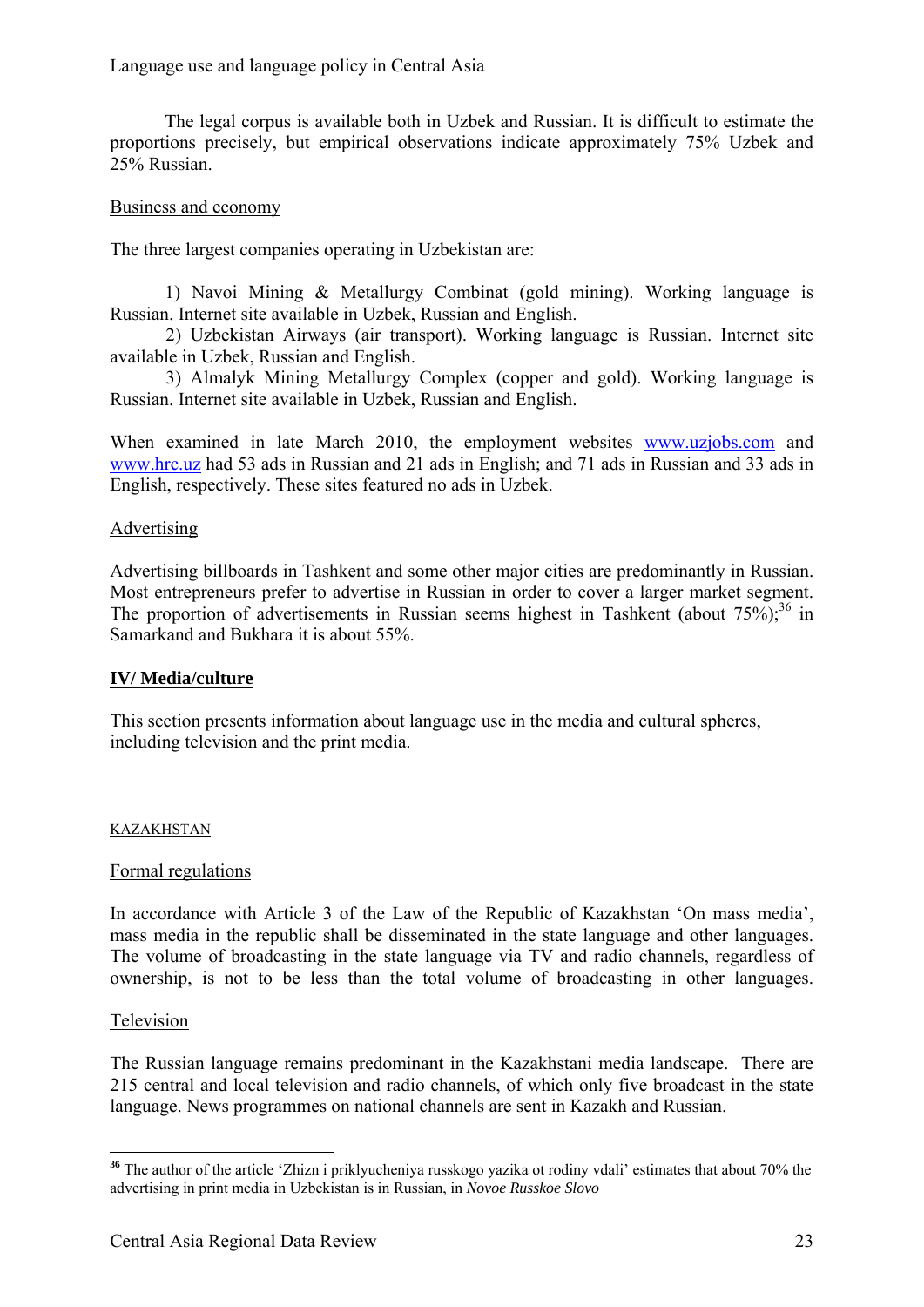Through satellite and cable connections, Russian programmes, together with programmes from the BBC, CNN, Deutsche Welle and Polonia, are available in Kazakhstan. There are 83 foreign TV and radio programmes operating in the country, most them broadcasting from the Russian Federation. Satellite TV is popular in rural areas, where people usually have access to only two or three national channels in Kazakh. Residents of urban areas use satellite or cable TV.

 Satellite TV 'Caspionet' broadcasts continuously in Kazakh, Russian and English throughout Europe, Asia, North Africa and the Middle East.

### Print media

Newspapers and magazines in Kazakhstan are published in 11 languages of the various ethnicities living in the country, including Kazakh and Russian, as well as Ukrainian, Polish, German, Korean, Uighur, Turkish and Dungan.

 There are about 2900 newspapers and magazines in the country. Of these, only 453 are published in the state language, and 2303 are published in Russian. In addition, 5248 Russian newspapers and magazines published in Russia are circulated in Kazakhstan.

 Nearly 2400 foreign mass media are represented in Kazakhstan, including 2309 newspapers and 83 TV and radio programmes. About 90% of these are in Russian, 5% in English, 5% in other languages. Only 5.6% of Kazakhstani internet sites have content in Kazakh, while 12% of all sites have an English version.

The same situation can be observed with respect to literature published in Kazakh. The overwhelming majority of books sold in the country are published in Russia, where publishing activities are more developed and the costs lower.

 The Ministry of Culture and Information annually allocates funds for the publication of books of Kazakhstani authors both in Kazakh and in Russian. However, print runs are about 2000 copies; they are distributed only to libraries and universities, and are not available in bookstores. Other Kazakhstani authors who cannot get financial support from the ministry have to publish books at their own expense.

### Cultural institutions

National cultural events are held in the state language and in other languages.

There are two theatres – Kazakh and Russian – in almost every region of the country and in major cities. There are six national theatres – Kazakh, Russian, Uzbek, Uighur, German and Korean.

#### KYRGYZSTAN

### Formal regulations

In 2008 a controversial law on television and radio was signed, which introduced regulations on language use on television and radio channels. The law requires that all TV and radio companies broadcast in either Kyrgyz or Russian, with an exemption for other languages in areas populated by ethnic minorities. Furthermore, the law requires all companies to ensure that no less than 50% of their programmes (in terms of volume/duration) are broadcast in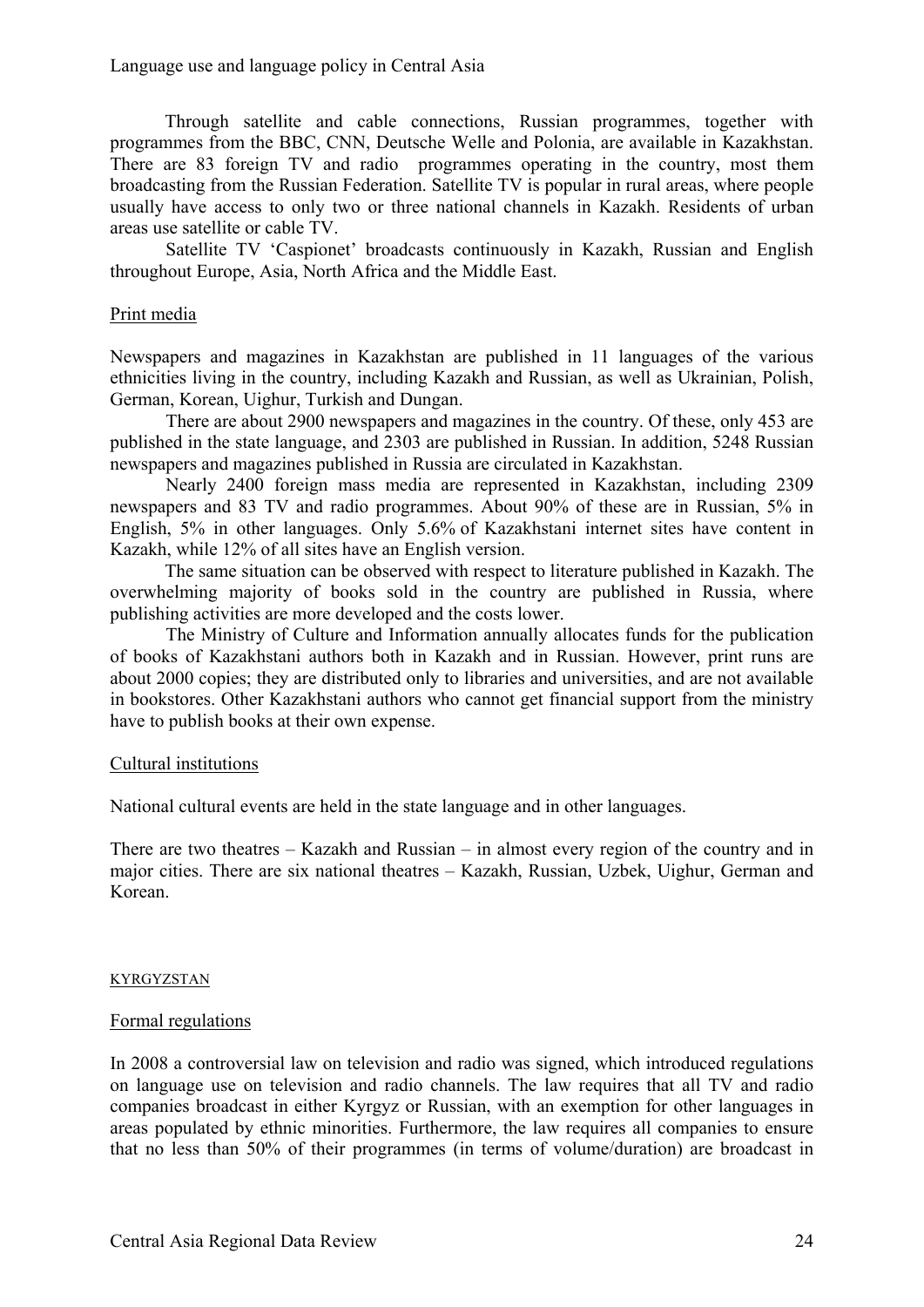Kyrgyz. This requirement came as a surprise move, and most television and radio companies have not been able to meet the requirement regarding programmes in the Kyrgyz language.

## Television

There are fewer than 10 television channels in Kyrgyzstan. The major one is the Kyrgyz National TV Channel, the only television channel covering the whole territory of the Kyrgyz Republic. It also transmits the programmes of various affiliated regional TV channels. The programmes of this channel are transmitted in two languages, Kyrgyz (ca. 65%) and Russian (ca. 35%). In 2005 one of the regional state TV channels (Osh-3000) was integrated into a national public TV company, ELTR. ELTR reaches about 70% of the population, and about 80% of its programmes are broadcast in Kyrgyz.

There are several private television companies in Kyrgyzstan: 5<sup>th</sup> Channel, Piramida, NBT, NTS, and Ekho Manasa. These mainly broadcast in Bishkek and the southern regions of the country. The content is dominated by programmes in Russian (over 75%); programmes in Kyrgyz are mainly news. Moreover, these companies (except  $5<sup>th</sup>$  Channel) rely heavily on retransmission of Russian TV productions.

 All foreign TV productions are dubbed (mostly in Russian, and sometimes in Kyrgyz). Subtitles are rarely used; in most cases, any given production is aired either in Kyrgyz or Russian. Before June 2010 three regional TV companies operated in Uzbek in southern Kyrgyzstan, covering Osh and Jalalabad oblasts. However, two of them shut down after the Kyrgyz-Uzbek conflict in June 2010, and the third had reportedly changed hands from Uzbek to Kyrgyz ownership.

Foreign TV channels available in Kyrgyzstan are mainly Russian and Uzbek. Russian channels include Pervyi  $(1<sup>st</sup>$  Channel), RTR, STS, NTV, RenTV and Vesti. The Russian public TV channel (Pervyi) has regularly been found to have the highest TV audience. Due to special arrangements with the Kyrgyz TV and Radio Company, two Russian public channels, Pervyi and RTR, reach about 80% of the TV audience. Other foreign channels are limited to the capital city and surrounding areas.

 About ten Uzbek TV channels broadcast in southern Kyrgyzstan, both national and provincial television channels. The above-mentioned channels are received via regular television aerials. The use of dish antennas and cable television has been expanding rapidly, and informal estimates indicate that about 30% of households are equipped with either dish antennas or cable/digital television.

# Print media

The number of newspapers, journals and other press outlets registered in Kyrgyzstan is over 1000. However, analysts indicate that only about 350 to 400 of them are actually operating, and about 50 to 60 of these have become self-sustaining in the media market. About 70% of the press is published in Kyrgyz, and over 25% in Russian. There are also a limited number of newspapers in Uzbek, English and Turkish. After the June 2010 events, Uzbek-language newspapers decreased in number, as some, mainly privately owned ones, were closed down. According to analysts, the share of Russian newspapers is greatest in terms of copies sold. The foreign press is represented mainly by Russian newspapers.

The major bookstores in the country are located in the capital Bishkek, and most books are in Russian – both local and Russian literature. Foreign literature also enters the market via Russian translations. Translations of foreign (and Russian) literature into Kyrgyz are at most only a tiny part of the trade volume. The only bookstore that sells literature in Kyrgyz is in a precarious situation, and dependent on government support.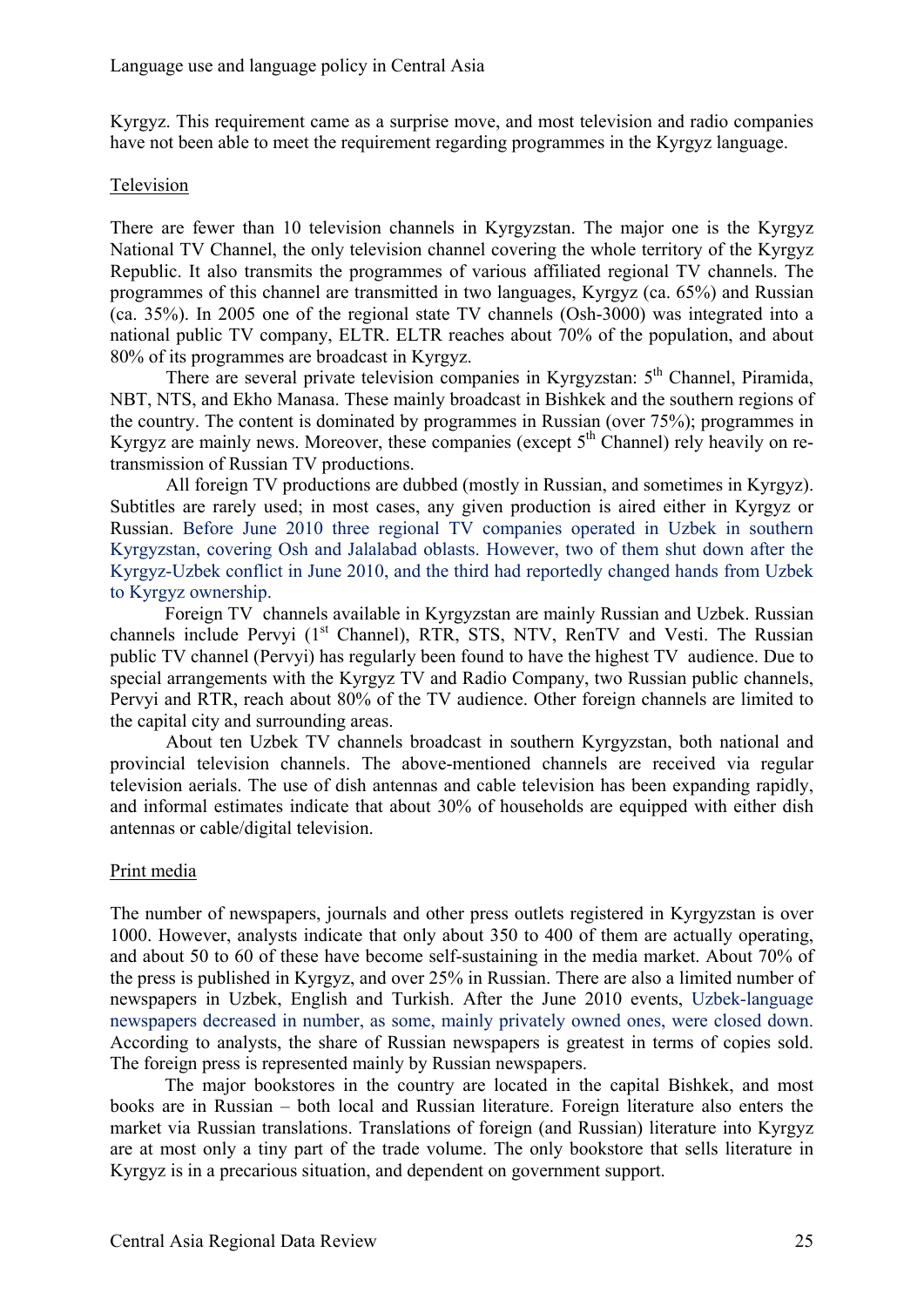# Cultural institutions

Cultural institutions are clearly divided in terms of language use. Bishkek hosts two drama theatres, one Russian and the second Kyrgyz, with plays performed in the respective languages. The opera and ballet theatre mostly presents programmes in Russian (often visiting groups from Russia), while the national philharmonic building is seen as the cradle of national Kyrgyz folk music. Overall, Russian is more widespread in the cultural sphere, although Kyrgyz popular music has begun to attract a growing audience in the last five or six years.

### TAJIKISTAN

## Formal regulations

There are no official regulations on the use of state language versus other languages in the media.

## Television

Radio and television are mainly in Tajik, with less than 20% of programmes broadcast in Russian. Regional/city channels such the ones close to Uzbekistan use Uzbek as well as Tajik. News is broadcast in Tajik, Russian and English. More than 90% of foreign films and shows are in Russian, less than 10% are translated into Tajik. The use of subtitles is rare. ORT and Vesti, two Russian state channels, are broadcast. In regions neighbouring with Uzbekistan, the population can receive two Uzbek channels with usual aerials. The presidents of Tajikistan, Afghanistan and Iran have signed an agreement on the launching of a joint TV channel in 2010 that will be broadcasted in Tajik/Dari/Persian in all three countries.

### Print media

At present, about 60 newspapers are published regularly; by contrast, around 100 newspapers were published in the early  $1990s^{37}$  For print media, the most popular newspapers and magazines are in Russian, as are indeed most newspapers. There are newspapers and magazines in Tajik and Uzbek as well as bilingual newspapers. Those with the highest print runs (not necessarily the most popular) are the government newspapers *Djumhuriyat* ('The Republic') and *Minbari Halk* ('People's Tribune'). In all 42 magazines are registered: 29 industry-specific, 8 at the republic level, 2 government magazines, and 3 independent. Most books are in Russian; the selection of literature in Tajik is very limited.

### Cultural institutions

1

Cultural institutions use both Tajik and Russian. There are mixed institutions that use both languages and specialized institutions like the Mayakovski Theatre in Russian and the Lohuti theatre in Tajik.

<sup>&</sup>lt;sup>37</sup> Despite liberal laws and regulations, journalists were heavily persecuted during the civil war in 1992–97 and up to present. An estimated 50 journalists were killed during the war. The mass media are mostly controlled, with significant pressure exerted on the few independent newspapers.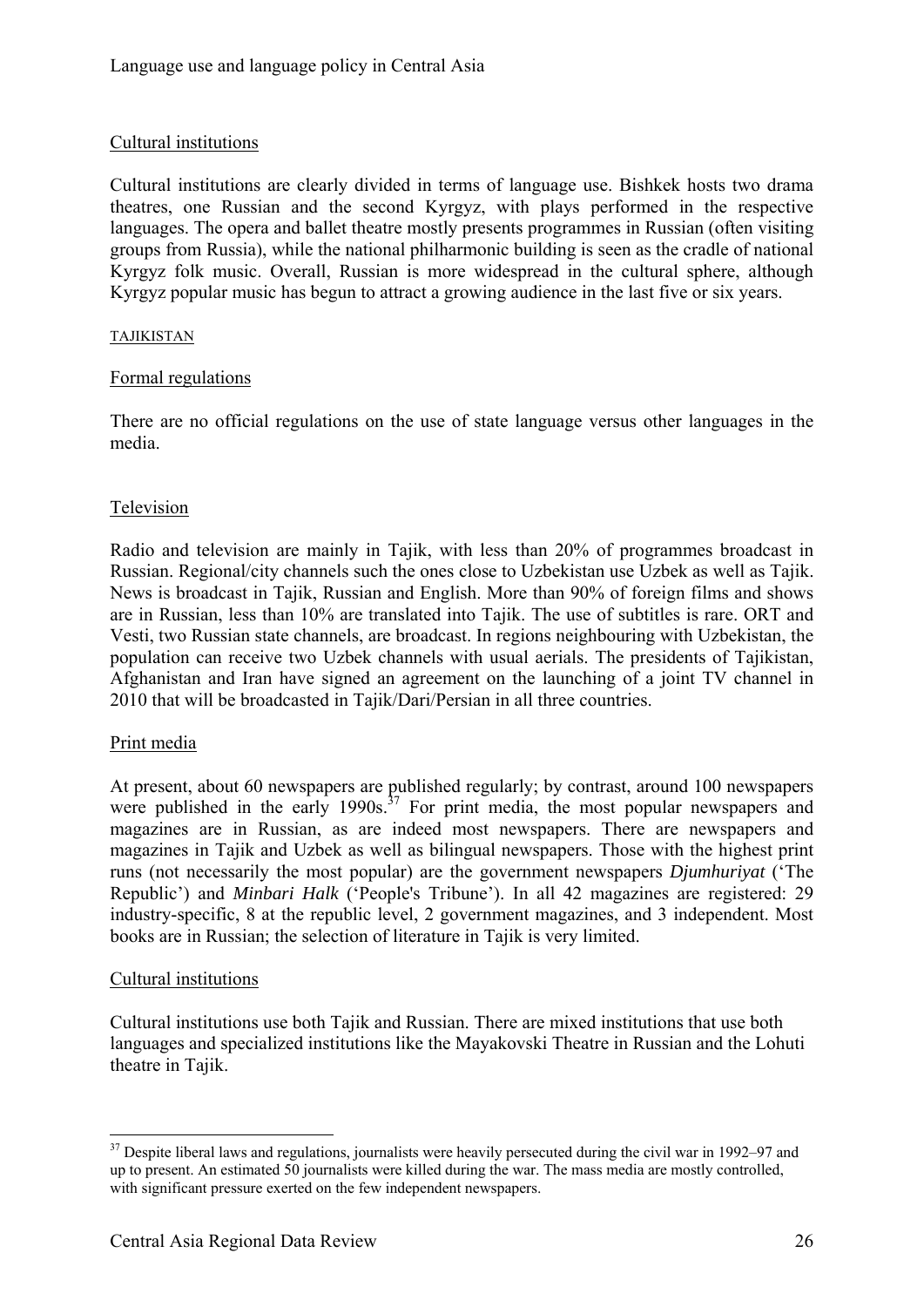### TURKMENISTAN

### Formal regulations

The activities of Turkmen media are regulated by the Turkmen Law on printed and other media in the Turkmen SSR, adopted on 10 January 1991. The Turkmen constitution makes no direct references to the mass media, which are under total state control. The national media are represented by the governmental news agency 'Turkmen Dovlet Habarlary', 24 newspapers, 15 magazines, 5 TV channels and 4 radio channels.

## Television

Television in Turkmenistan is represented by five channels: 'Altyn Asyr' (Golden Age of Turkmenistan), 'Yaslyk' (Youth), 'Miras' (Heritage), 'TV-4 Turkmenistan' and round-theclock 'Ovaz'. While the first four channels broadcast solely in the Turkmen language, the fifth has the option of switching languages for satellite users. 'TV-4 Turkmenistan' is used as a PR channel. Until 2005 two news programmes were broadcast on Turkmen TV: 'Нabarlar' (the news) in Russian four times a week for 15 minutes (closed August 2004) and 'Watan' (Motherland) in English three times a week for 20 minutes.

No foreign TV programmes or channels are transmitted or re-transmitted in Turkmenistan. Satellite TV received through dish antennas is the only alternative to state Turkmen media. In the larger cities, almost every second household has one or more such aerials directed to different satellites. Normally, one is used for Turkish channels and the other for Russian, Iranian, European and US channels.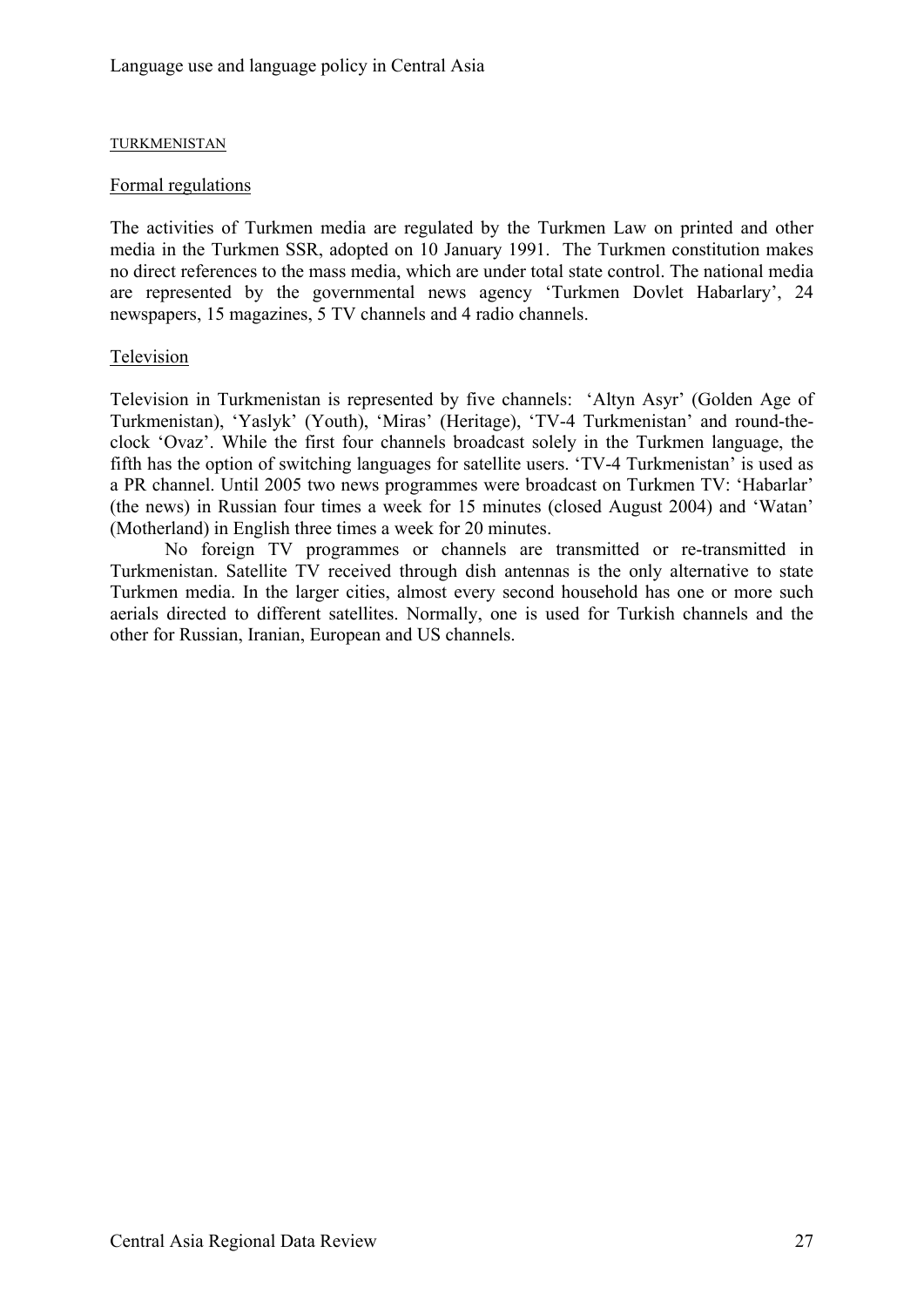# Print media

Most newspapers and magazines are printed in Turkmen except for *Neutral Turkmenistan* which to date remains the only newspaper printed in Russian. It is governmental, so the content does not differ much from the other publications. Moreover the president of Turkmenistan is the founder of this newspaper, as of many others. All state workers and usually students from state universities are obliged to subscribe to state publications. Except for *Neutral Turkmenistan*, publications in minority languages are non-existent. The Turkish newspaper *Zaman-Turkmenistan* is the only foreign newspaper in Turkmenistan, which even possesses its own printing house. It is printed in Turkmen as other newspapers, but its content is not strictly controlled by the Turkmen state. Agreement on the functioning of *Zaman* was reached on the highest level between the two countries and was signed by special presidential decree. Subscription to any foreign publications is forbidden. Politically sensitive foreign literature including newspapers and periodicals are confiscated at the border.<sup>38</sup>

Literature is not translated into Turkmen since the adoption of the new Latin alphabet; and Turkmen books are not published in other languages – for instance, the new president's books are not translated into minority languages. Classics are available, only in Russian and in limited numbers. Books in other languages (usually Russian) can be purchased in limited amounts and from private vendors, but much less than 5 to 6 years ago, as foreign literature is usually subject to severe import restrictions. Sometimes it is hard to find even fairy-tales in Russian, let alone the languages of other ethnic minorities.

## Cultural institutions

All cinemas show films only in the state language. Until recently the Pushkin State Drama Theatre was the only theatre with performances in Russian. This situation has been gradually changing with the new director, who decided to transform the Russian theatre into Turkmen.

### UZBEKISTAN

# Formal regulations

Regulations governing use of Uzbek language in radio and TV exist. These regulations are observed quite strictly on TV but to a lesser extent on radio and in the print media.

### Television

<u>.</u>

State television has four channels, each differing in coverage, broadcasting language and content. Channel Uzbekistan is the primary channel with an emphasis on all government activities, speeches, and public events. It broadcasts in Uzbek, except for newcasts in Russian. Channel 2 is called 'Yoshlar', or Youth Channel. It covers half the country. Although the channel is intended to compete with Channel Uzbekistan, its coverage, apart from some emphasis on 'entertainment for youth' features political events like presidential and parliamentary elections, political events, and talk shows on political and economic issues. The channel broadcasts both in Uzbek (70–80%) and Russian. Channels 3 and 4 are

<sup>&</sup>lt;sup>38</sup> TIHR (Turkmen Initiative for Human Rights) Report: On Freedom in Mass Media, freedom of speech and right to access information in Turkmenistan. Vienna, September 2008, p. 10.